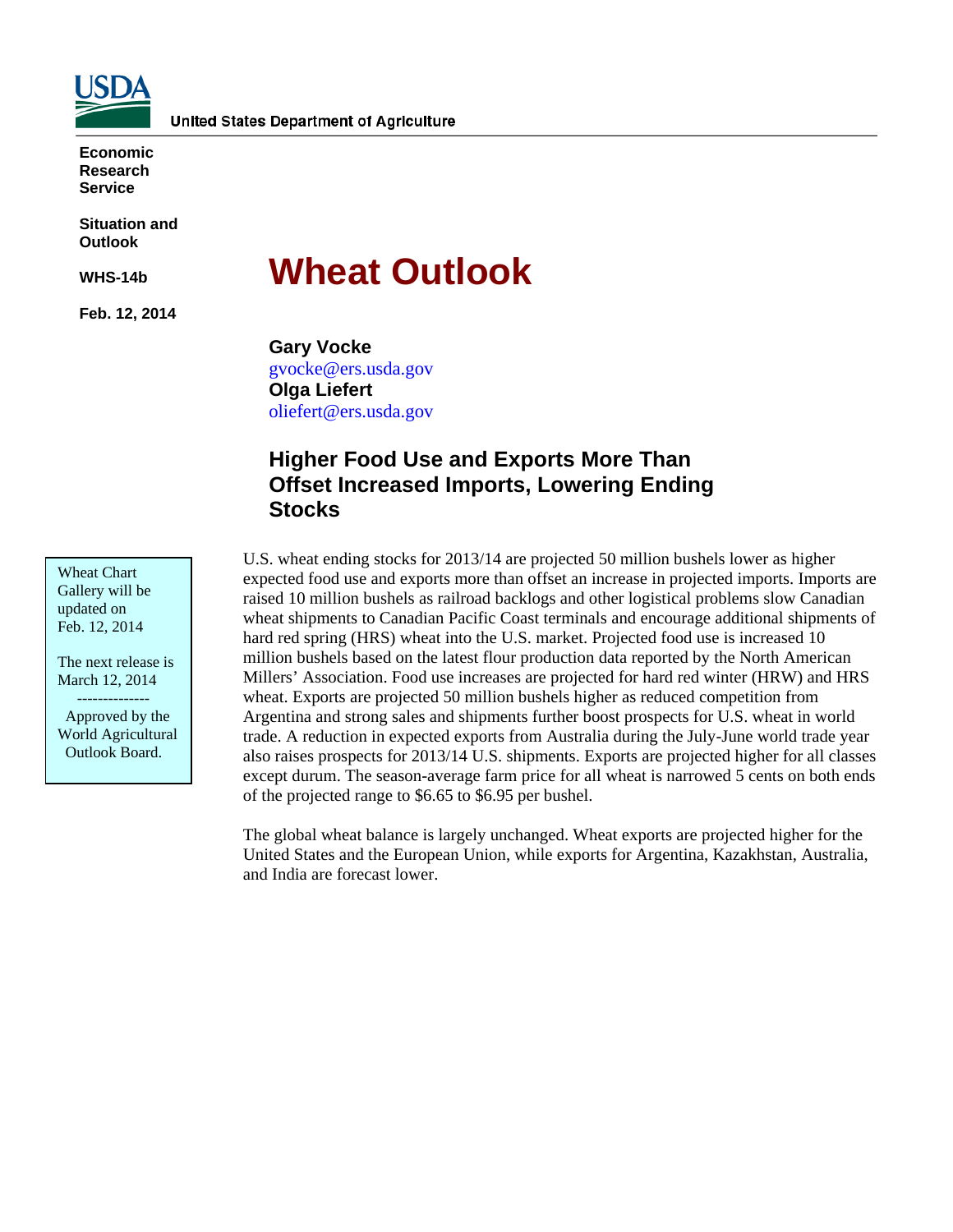### *Projected 2013/14 Supplies Are Increased This Month*

Projected total 2013/14 supplies, at 3,018 million bushels, are up 10 million bushels this month. The increase is entirely for HRS.

### *Projected 2013/14 Supplies Down From 2012/13*

Total U.S. wheat supply for 2013/14 is down 113 million bushels from 2012/13 as reduced production and lower beginning stocks more than offset higher imports. Supplies of HRW and durum are down year to year, while supplies are up for the other classes. HRW supplies decreased the most, as smaller production and imports more than offset higher beginning stocks. HRW production is down from 2012 due partially to the smaller planted area for the 2013 crop, and both a higher abandonment rate and a lower yield because of severe drought and spring freeze damage. SRW supplies were up the most year to year as higher production and imports more than offset lower beginning stocks. SRW production is higher than 2012 because of larger harvested area and higher yield.

### *Projected Total 2013/14 Utilization Is Up 60 Million Bushels This Month*

Projected 2013/14 total U.S. wheat use, at 2,459 million bushels, is up from January with both higher food use and exports. Food use is raised 10 million bushels to 960 million bushels based on the flour production report for the last quarter of 2013 provided by the North American Millers' Association. HRW and HRS food uses are raised.

Projected exports, at 1,175 million bushels, are up 50 million bushels from January based on the pace of sales and shipments to date and expectations for reduced competition from Argentina and Australia through the end of the marketing year. The increases by class are: HRS, up 25 million bushels; HRW and white, up 10 million bushels each; and SRW, up 5 million bushels.

### *Projected 2013/14 Annual Use Is Up From 2012/13 Levels*

Projected total annual use for 2013/14 is up 45 million bushels million bushels from 2012/13 as higher exports more than offset lower domestic use. Domestic use is expected to be down 122 million bushels from 2012/13 while exports are projected up 168 million bushels. Domestic use is down because feed and residual use is expected to fall 138 million bushels from 2012/13. Total food use is expected 15 million bushels higher with population growth and expected lower flour extraction rate than in 2012/13.

### *Projected 2013/14 Ending Stocks Down From January and From 2012/13*

The projected 2013/14 U.S. wheat ending stocks are lowered 50 million bushels from January to 558 million bushels. These projected ending stocks are down 160 million bushels from 2012/13. Total ending stocks for 2013/14 are expected to decrease by 22 percent from 2012/13. Stocks of HRW, white, and SRW are expected down 47 percent, 22 percent, and 9 percent, respectively. Stocks of HRS and durum are expected up 15 percent and 14 percent, respectively.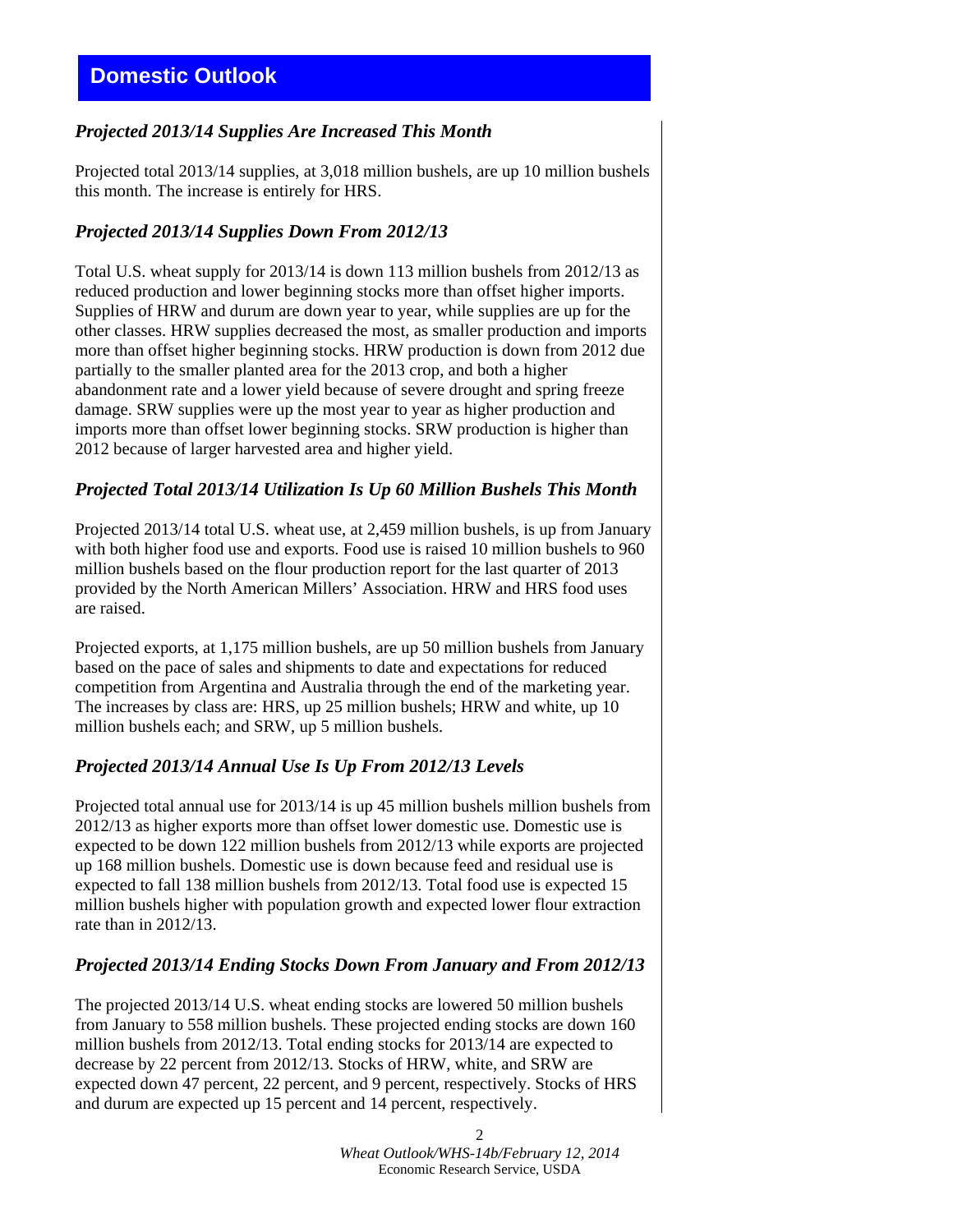### *2013/14 Price Range Projection Narrowed*

The 2013/14 season-average farm price range is narrowed to \$6.85 to \$6.95 per bushel, from the \$6.60 to \$7.00 per bushel projected in January. The 2013/14 range is down from the record \$7.77 per bushel reported for 2012/13.

### *2013 Per Capita Flour Up Slightly, Nearly Unchanged From 2012*

Per capita all-wheat flour use for 2013 is estimated at 134.7 pounds, up 0.3 pounds from the 2012 estimate but down 3.6 pounds from 2007, a recent peak. The 2012 per capita food use is down 11.6 pounds from the 2000 level when flour use started dropping sharply, apparently due to increased consumer interest in lowcarbohydrate diets.

## 100 110 120 130 140 150 1964 1968 1972 1976 1980 1984 1988 1992 1996 2000 2004 2008 2012 Year Pounds/person

### **U.S. per capita wheat flour use, 1964-2013**

Source: USDA, Economic Research Service calculations using data through the 2nd quarter of 2011 from U.S. Department of Commerce, U.S. Census Bureau, Flour Milling Products (MQ311A) and U.S. Department of Commerce, Bureau of Economic Analysis, Foreign Trade Statistics. Subsequent flour milling calculations are based on data from the North American Millers' Association.

### *HRW Crop Conditions Are Better This Year, but Down From Late December*

HRW crop conditions at the end of January 2014 are better than they were at the same time a year ago. In Kansas, 20 percent of the crop is rated poor to very poor and 35 percent is rated good to excellent. A year ago at this time, 39 percent was rated poor to very poor and 20 percent was rated good to excellent.

In Nebraska, 18 percent of the crop is rated poor to very poor and 46 percent is rated good to excellent. A year ago at this time, 50 percent was rated poor to very poor and 8 percent was rated good to excellent.

In Oklahoma, 24 percent of the crop is rated poor to very poor and 36 percent is rated good to excellent. A year ago at this time, 69 percent was rated poor to very poor and 5 percent was rated good to excellent.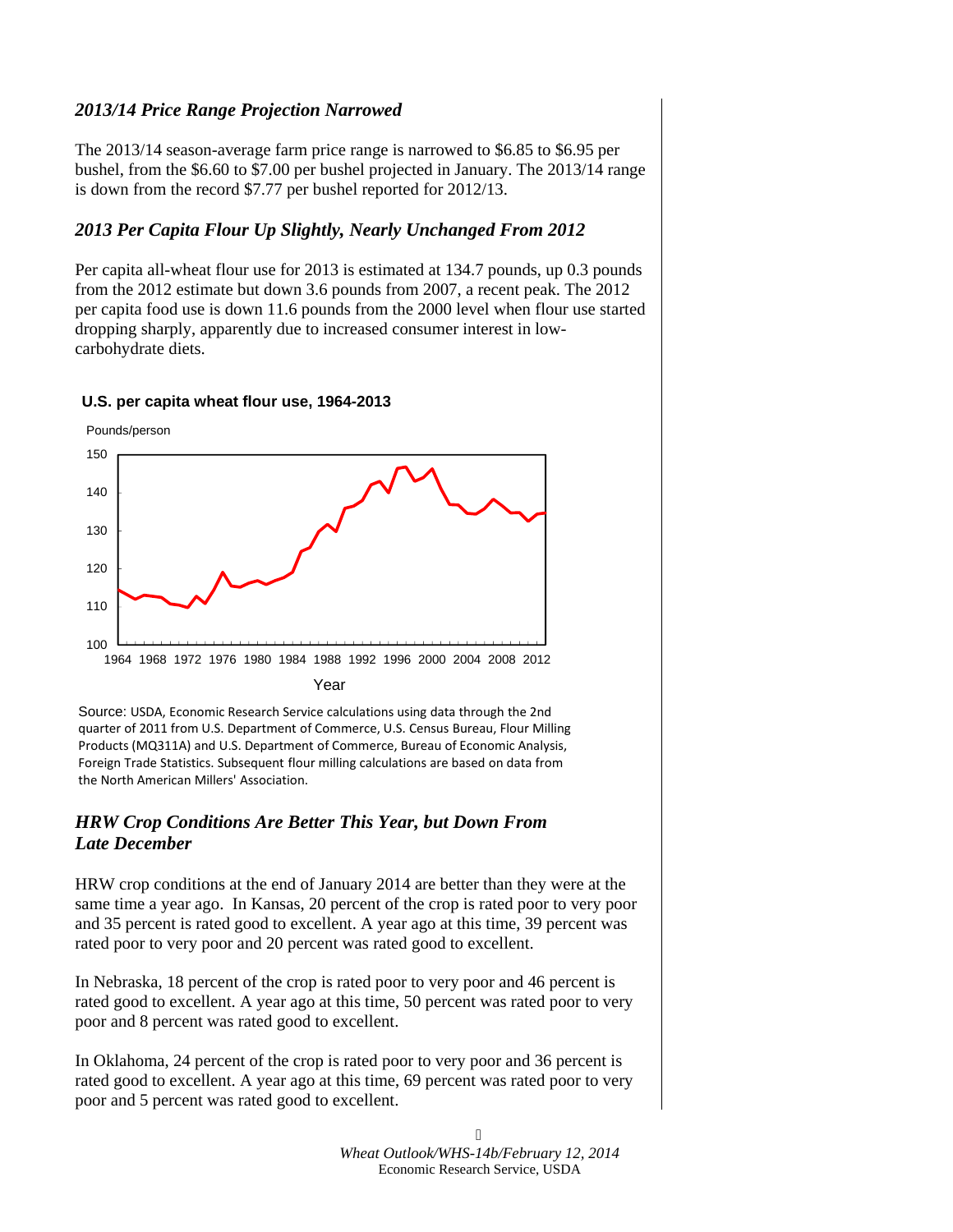In Texas, 41 percent of the crop is rated poor to very poor and 19 percent is rated good to excellent. A year ago at this time, 49 percent was rated poor to very poor and 14 percent was rated good to excellent.

While conditions are substantially improved from last year at this time, declines since late December 2013 are of concern. The share of the crop rated good to excellent in Kansas and Oklahoma declined 23 and 27 percentage points, respectively, from late December 2013 to late January 2014. The share of the Nebraska crop rated good to excellent has fallen 19 percentage points. In Texas, where conditions were already lower in late December, the share of the crop rated good to excellent has fallen 3 percentage points.

### *USDA Agricultural Projections to 2023*

Each year, USDA updates its 10-year projections of supply and utilization for major field crops grown in the United States, including wheat. This report is scheduled to be released February 13, 2014, at [www.ers.usda.gov/topics/farm](www.ers.usda.gov/topics/farm-economy/agricultural-baseline-projections.aspx)[economy/agricultural-baseline-projections.aspx.](www.ers.usda.gov/topics/farm-economy/agricultural-baseline-projections.aspx)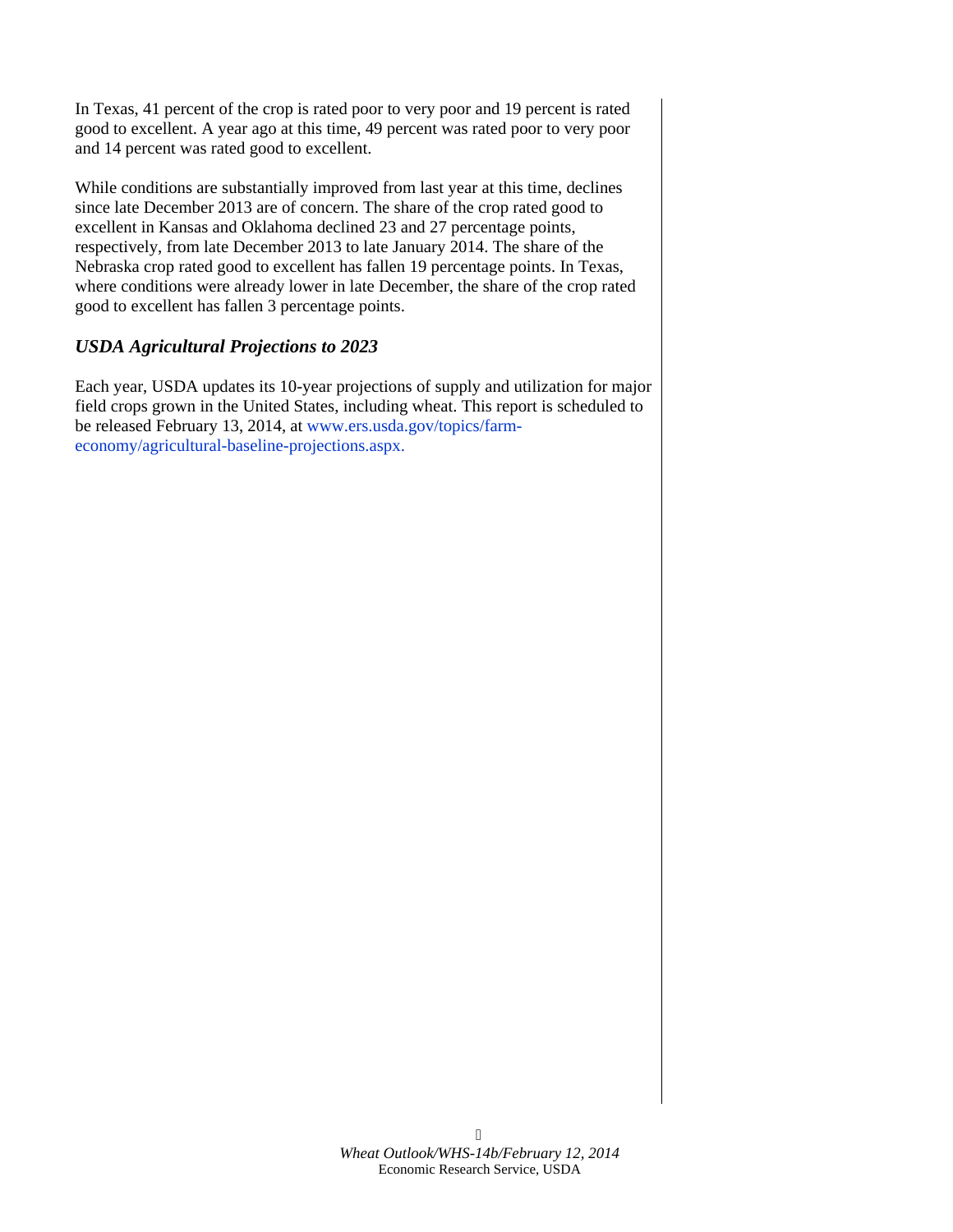### *World Wheat Production Almost Unchanged This Month*

Projections for 2013/14 world wheat production are trimmed this month. Wheat output is projected down 0.8 million tons this month to 711.9 million. All changes for 2013/14 world wheat production resulted from the latest government statistical reports and updates for wheat harvests that were completed a while ago. Kazakhstan's 2013/14 wheat production is down 1.6 million tons to 13.9 million, following a number of official revisions. In Kazakhstan and the other Former Soviet Union (FSU) countries, drying and cleaning of grain is routinely done after grain is transported to the elevators, and preliminary information is reported in so-called "bunker" weight, straight from the fields before cleaning and drying. It appears that despite low precipitation throughout the wheat growing period, this year the ratio between wheat output in "clean" (after drying) and "bunker" weight turned out to be lower than past years' averages, leading to smaller final production numbers. Wheat output is also projected down 0.3 million tons to 3.3 million in Algeria with reduced area more than offsetting a small increase in reported yield.

Partly offsetting is a higher estimate for wheat production in Brazil, up 0.6 million tons, to 5.3 million. Frost damage and consequent wheat yield reduction in Parana, which produces 40 percent of the country's wheat, turned out to be offset by higher wheat yields in Rio Grande do Sul. Rio Grande do Sul—another major wheatproducing province with an equal share of total output—benefited from excellent harvest conditions. Wheat production is also up in Ukraine by 0.3 million tons to 22.3 million. Wheat output in Kyrgyzstan and Nepal are both up in the range of 0.1- 0.2 million tons. Slight changes to 2013/14 wheat output are also made for South Africa, Russia, and the European Union (Sweden), reflecting the latest official reports and revisions. For 2012/13, wheat output is revised slightly down by 0.2 million tons in Argentina, as a spike in domestic prices last year and the level of exports indicate lower 2012/13 wheat supplies.

The small reduction in world wheat output is slightly exacerbated by a 0.3-millionton reduction in global beginning stocks, mainly due to a revision of 2012/13 production for Argentina, as well as finalized trade numbers in Russia and Kazakhstan. Very small changes in beginning stocks are also made for several other countries.

### *EU Wheat Feeding Down Further*

Small changes are projected for foreign wheat use for 2013/14, with a decrease of 0.3 million tons for total foreign disappearance. Foreign wheat feed and residual use is reduced 1.3 million tons this month to 128.2 million, but that decline is partly offset by other changes. These changes mainly reflect local marketing-year adjustments to imports and exports, reducing wheat disappearance (for detailed explanation of how changes in exports and imports can affect calculated global consumption, see the special article in the *Feed Outlook* June 2013 issue, available at: http://usda01.library.cornell.edu/usda/ers/FDS//2010s/2013/FDS-06-14- 2013.pdf). Global wheat consumption is projected up 0.6 million tons, with U.S. domestic food consumption up 0.3 million.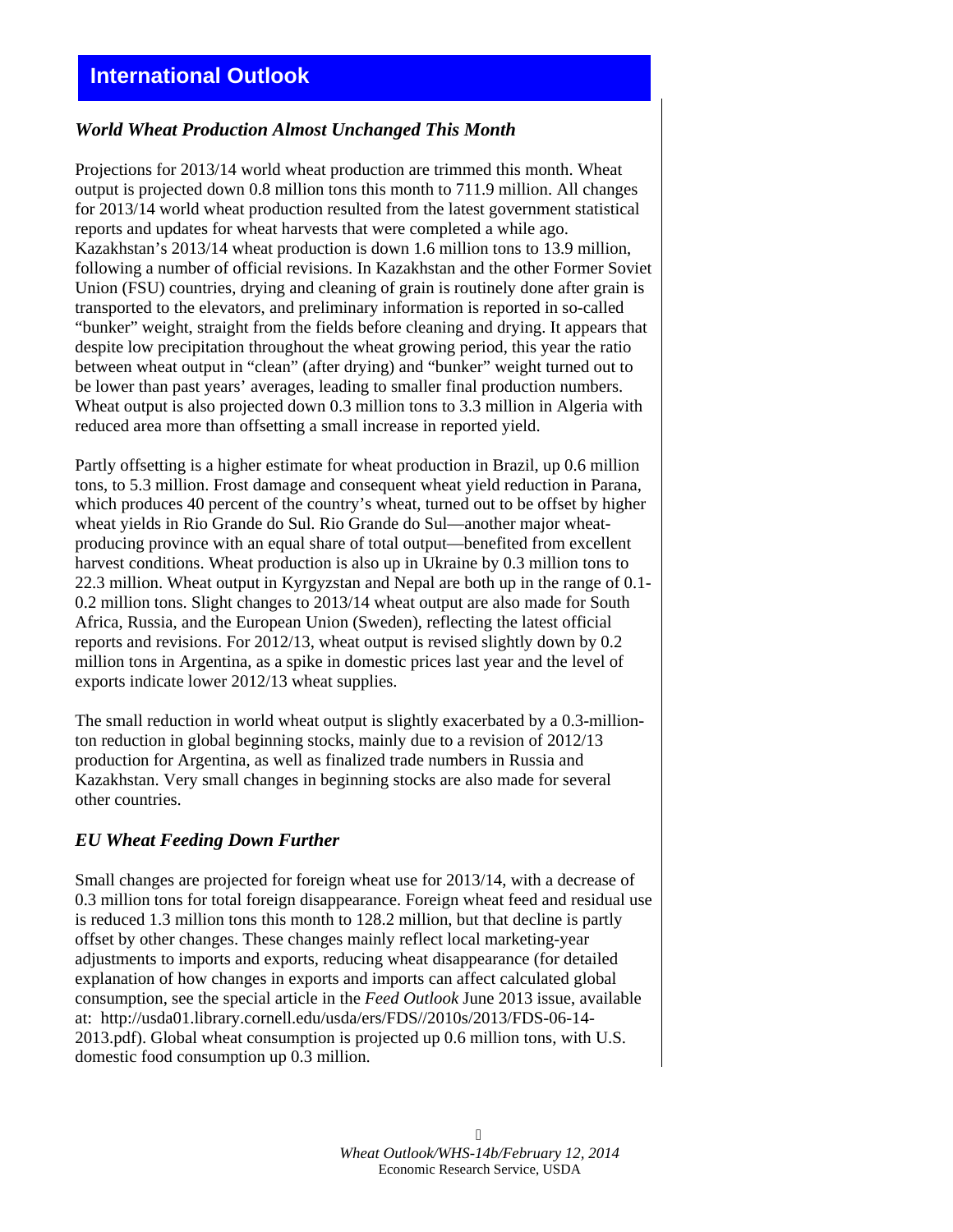Wheat feeding in the EU is reduced 1.0 million tons to 49.5 million this month, as the region is expected to continue switching to corn feeding with more corn imports, while exporting additional wheat. South Korea is also projected to import additional corn, while lowering wheat feeding, down 0.2 million tons to 2.1 million. Wheat feeding is also reduced for Moldova, down 0.2 million tons to 0.3 million, as a result of higher projected exports. Wheat consumption is slightly revised for Bolivia, Bosnia, and Kyrgyzstan.

### *Foreign Stocks Nearly Unchanged, U.S. Stocks Down*

With foreign wheat supplies down slightly and consumption up a little, foreign wheat ending stocks for 2013/14 are projected 0.3 million tons lower this month to 168.6 million. World ending stocks are down 1.7 million tons this month to 183.7 million, with a reduction in U.S. stocks. Projected ending stocks are down 1.0 million tons to 10.7 million in the EU (higher exports and lower imports that are partly offset by a reduction in wheat feeding). Stocks are also down in Algeria and Russia (down 0.3 million, each), in Mexico and Pakistan (0.2 million tons, each). Partly offsetting are higher ending stocks in Argentina (up 0.7 million tons to 1.7 million with a reduction in exports), for Ukraine and Brazil (up 0.3 million tons, each), and South Korea and Kazakhstan (up 0.2 million tons, each). Very small changes in stocks are made for a number of other countries.

### *Trade Shares Shift Among Major Exporters*

World wheat trade for the international July-June year 2013/14 is projected to be practically unchanged this month at a record 155.5 million tons. A number of offsetting changes in the global wheat trade mainly continue the adjustments made last month for several countries. Wheat exports are projected up considerably for the EU and the United States, while exports for Argentina, Kazakhstan, Australia, and India are forecast lower.

The EU is expected to carry on with its current trend of exporting substantial amounts of wheat while also importing additional quantities of corn. EU wheat exports for 2013/14 are projected up 1.5 million tons this month to reach a whopping 27.5 million, with euro devaluation and vigorous wheat export activity supported by the high volume of wheat export licensing (about 7.0 million tons ahead of last year). At the same time, EU grain imports are projected to shift further away from wheat to corn. EU wheat imports are projected down 0.5 million (sluggish import licenses), counterbalanced by increased corn imports, as the region is projected to import (mainly from Ukraine) an additional 1.5 million tons of corn. The shift in availability of wheat versus corn supplies is expected to drive a gradual substitution of corn for wheat in rations.

Argentine wheat export prospects continue to slide, down 1.0 million tons to just 2.0 million. So far Argentine has exported just about 0.2 million tons, and with tight government controls it is unclear when or how big export shipments will be. (See also our January issue, available at:

[http://usda01.library.cornell.edu/usda/ers/WHS//2010s/2014/WHS-01-14-](http://usda01.library.cornell.edu/usda/ers/WHS//2010s/2014/WHS-01-14-2014.pdf)

[2014.pdf\)](http://usda01.library.cornell.edu/usda/ers/WHS//2010s/2014/WHS-01-14-2014.pdf). Export prospects for Kazakhstan wheat are decreased 1.0 million tons to 7.0 million, as projected wheat supplies decline with the recent official revision to the country's wheat output. Australian wheat exports for the international July-June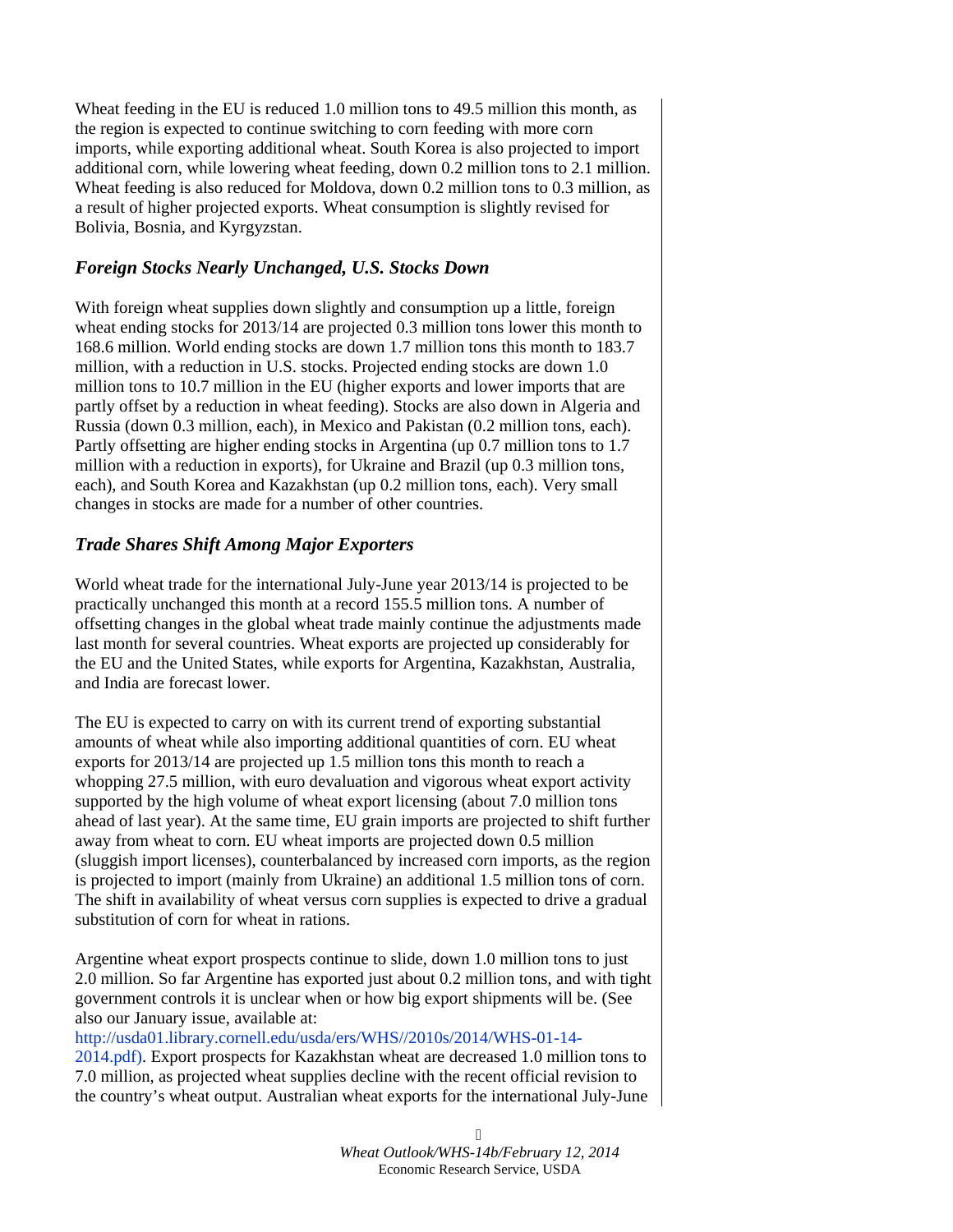trade year are forecast down 0.5 million tons to 18.5 million. In the first 2 months of the new crop year (October-September), wheat exports have been fairly weak, which lowers trade year (July-June) export expectations,. India's wheat exports are also down 0.5 million tons to 5.5 million. Despite already bulging stocks and the upcoming 2014/15 wheat harvest, the Indian Government has failed to sufficiently lower the mandatory price for exported wheat, making exports less competitive.

Wheat export prospects are increased for Moldova, up 0.15 million tons to 0.2 million, with larger sales to Turkey, Romania, and Georgia. Exports are raised for Mexico and Pakistan, up 0.2 and 0.1 million tons, respectively, based on the current pace of shipments for Mexico, and for Pakistan based on reports of additional wheat shipments to Afghanistan.

The reduction in EU wheat imports is fully offset by an increase in projected Iranian imports, up 0.5 million tons to 5.0 million, as relaxed international sanctions simplify financial transactions with the Western countries. Imports are projected slightly lower for Brazil, down 0.2 million tons to 7.5 million, in line with higher wheat production estimates. Smaller adjustments of wheat imports based on production revisions and pace of shipments are made for several countries.

### *U.S. Wheat Exports and Imports Projected Higher*

With an expectation of sharply lower Argentine wheat exports and less robust Australian exports, the United States is projected to export an additional 1.0 million tons of wheat, reaching 31.5 million for the international July-June trade year (up 50 million bushels to 1,175 million for the June-May local marketing year). The recent pace of U.S. sales and shipments supports this increase, despite lower January sales compared to a year ago, as a certain slowdown in the shipments was anticipated. The United States continues to sell additional exports, mainly to Brazil but also to Chile, Peru, and Bolivia, thereby replacing Argentina in the South American markets. With commitments (shipments plus outstanding sales) over 5 million tons higher than a year ago, even a slower pace of additional sales will bring 2013/14 U.S. wheat exports to 31.5 million tons, or up almost 4 million tons on the year.

U.S. trade year imports are up 0.3 million tons to 4.5 million this month (up 10 million bushels for the June-May local marketing year), more than 1.0 million ahead of last year's historical high. The projection is based on the expectation that additional wheat from the Canadian Prairies will move into the United States. Canada appears overwhelmed by the current logistical problems it is experiencing from exporting its record harvest. With railroad backlogs and other issues affecting its ability to move wheat to Pacific Coast terminals, the U.S. market becomes a more attractive alternative for Canadian wheat. Imported Canadian wheat will likely end up blended with U.S. domestic wheat and milled for the U.S. flour market.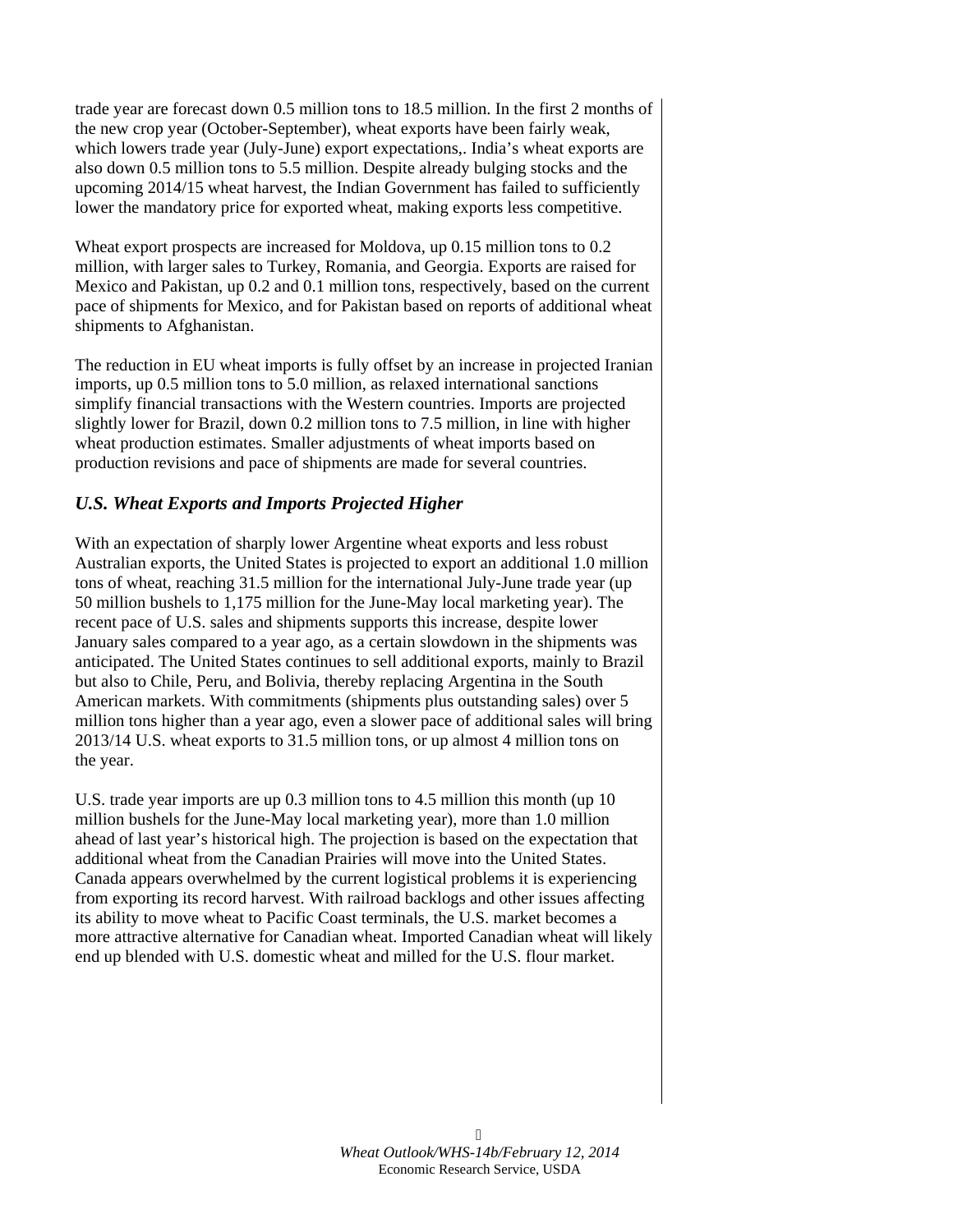#### Figure 1 **All wheat average prices received by farmers**



Source: USDA, National Agricultural Statistics Service, *Agricultural Prices*.

#### Figure 2

#### **Hard red winter wheat average prices received by farmers**

Dollars per bushel



Source: USDA, National Agricultural Statistics Service, *Agricultural Prices*.

Figure 3

#### **Hard red spring wheat average prices received by farmers**

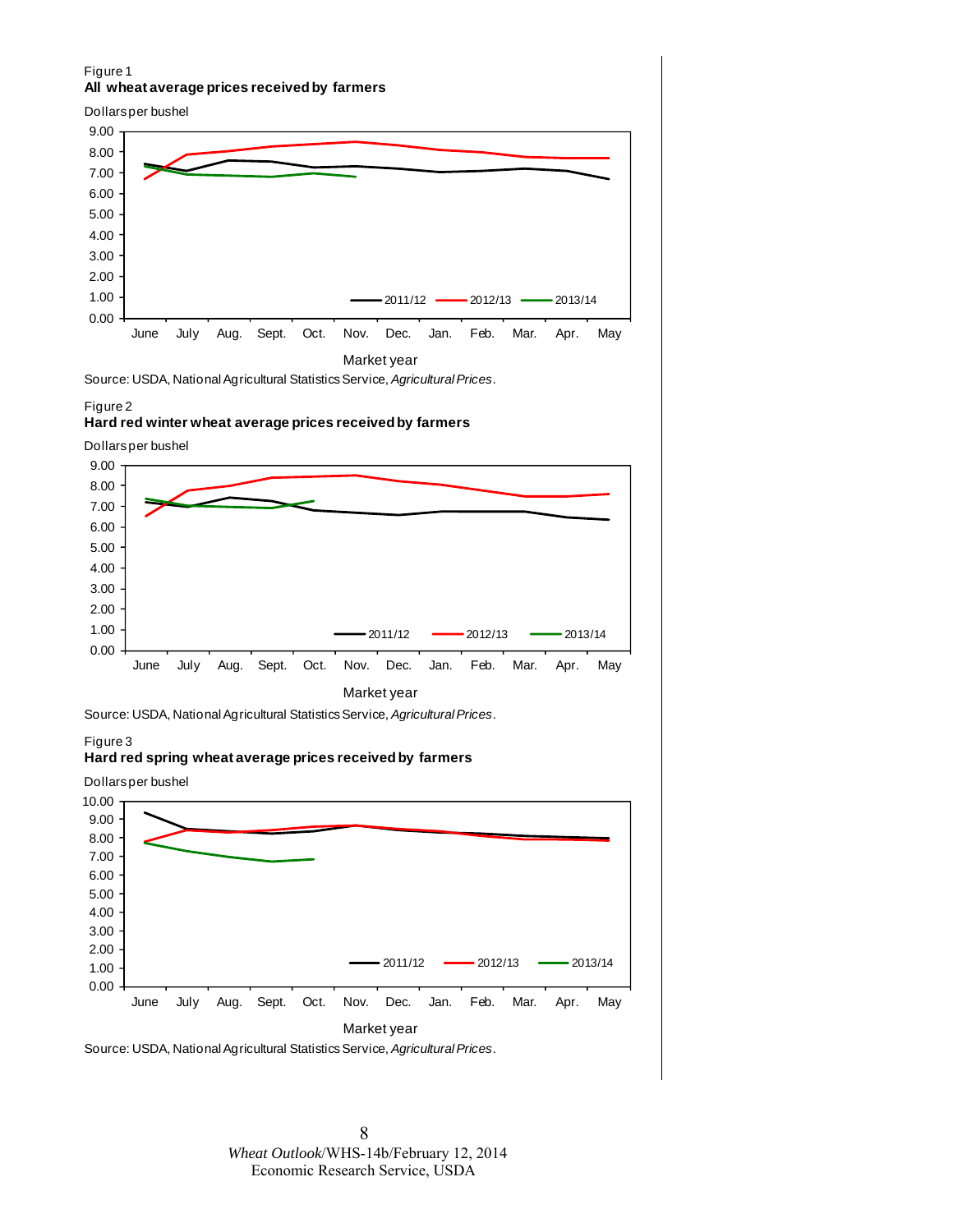#### Figure 4 **Soft red winter wheat average prices received by farmers**





Source: USDA, National Agricultural Statistics Service, *Agricultural Prices*.

#### Figure 5

#### **Soft white wheat average prices received by farmers**

Dollars per bushel



Source: USDA, National Agricultural Statistics Service, *Agricultural Prices*.

#### Figure 6

#### **Durum wheat average prices received by farmers**



Source: USDA, National Agricultural Statistics Service, *Agricultural Prices*.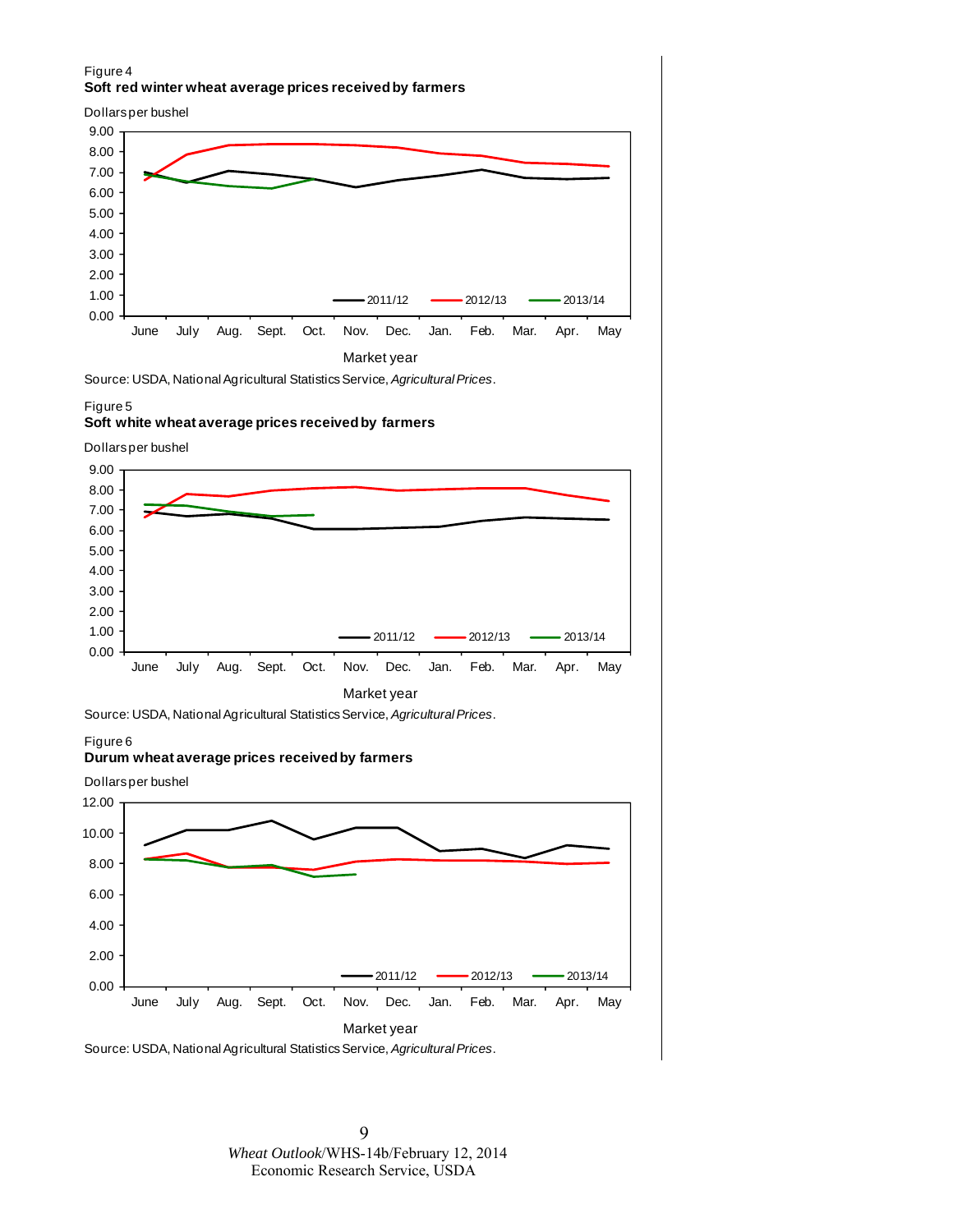### Figure 7 **All wheat: U.S. supply and disappearance change from prior market year**



Source: USDA, World Agricultural Outlook Board, *World Agricultural Supply and Demand Estimates.*

### Figure 8 **Hard red winter wheat: U.S. supply and disappearance change from prior market year**



Source: USDA, World Agricultural Outlook Board, *World Agricultural Supply and Demand Estimates.*





Source: USDA, World Agricultural Outlook Board, *World Agricultural Supply and Demand Estimates.*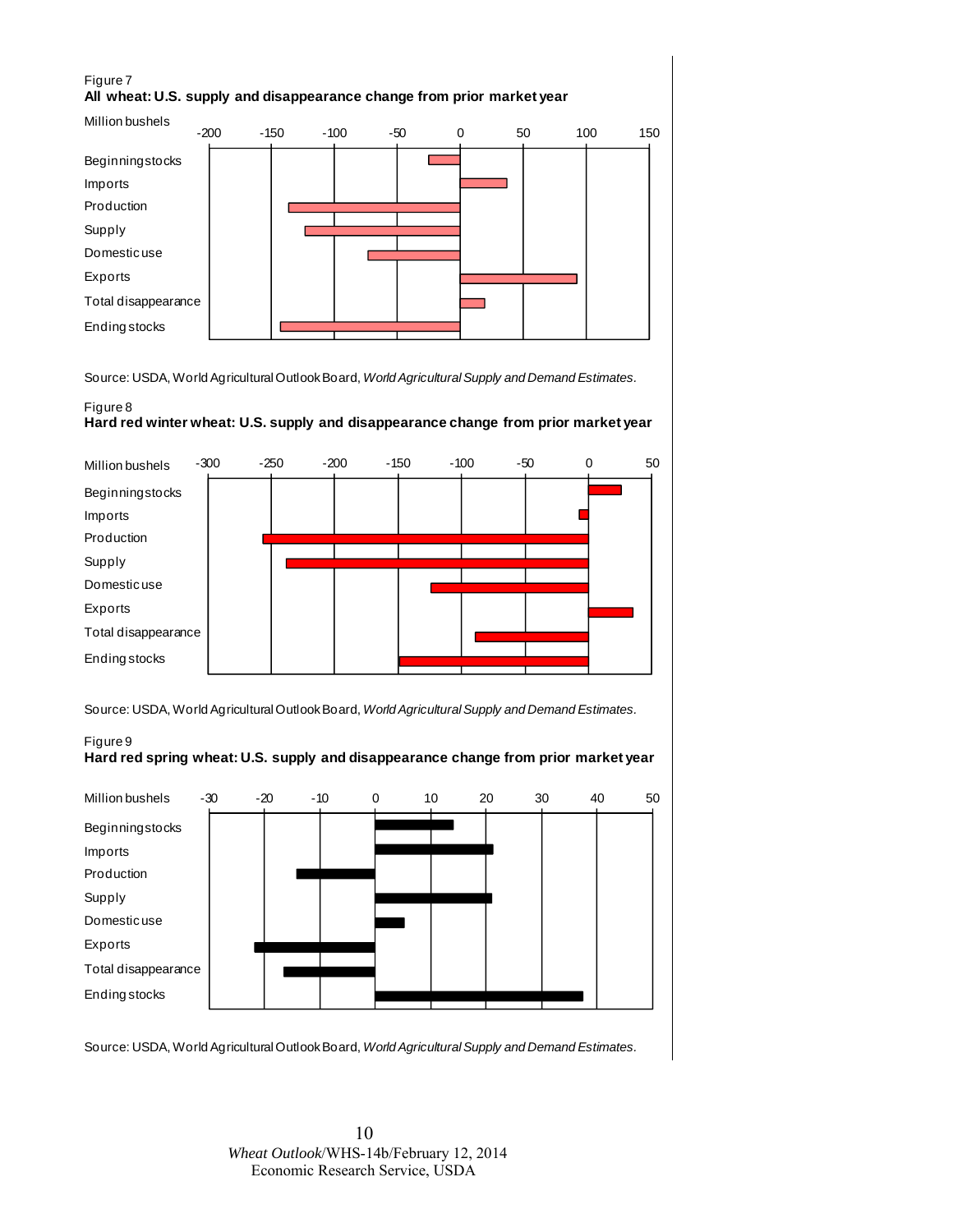#### Figure 10 **Soft red winter wheat: U.S. supply and disappearance change from prior market year**



Source: USDA, World Agricultural Outlook Board, *World Agricultural Supply and Demand Estimates.*

#### Figure 11

#### **White wheat: U.S. supply and disappearance change from prior market year**



Source: USDA, World Agricultural Outlook Board, *World Agricultural Supply and Demand Estimates.*

### Figure 12 **Durum: U.S. supply and disappearance change from prior market year**



Source: USDA, World Agricultural Outlook Board, *World Agricultural Supply and Demand Estimates.*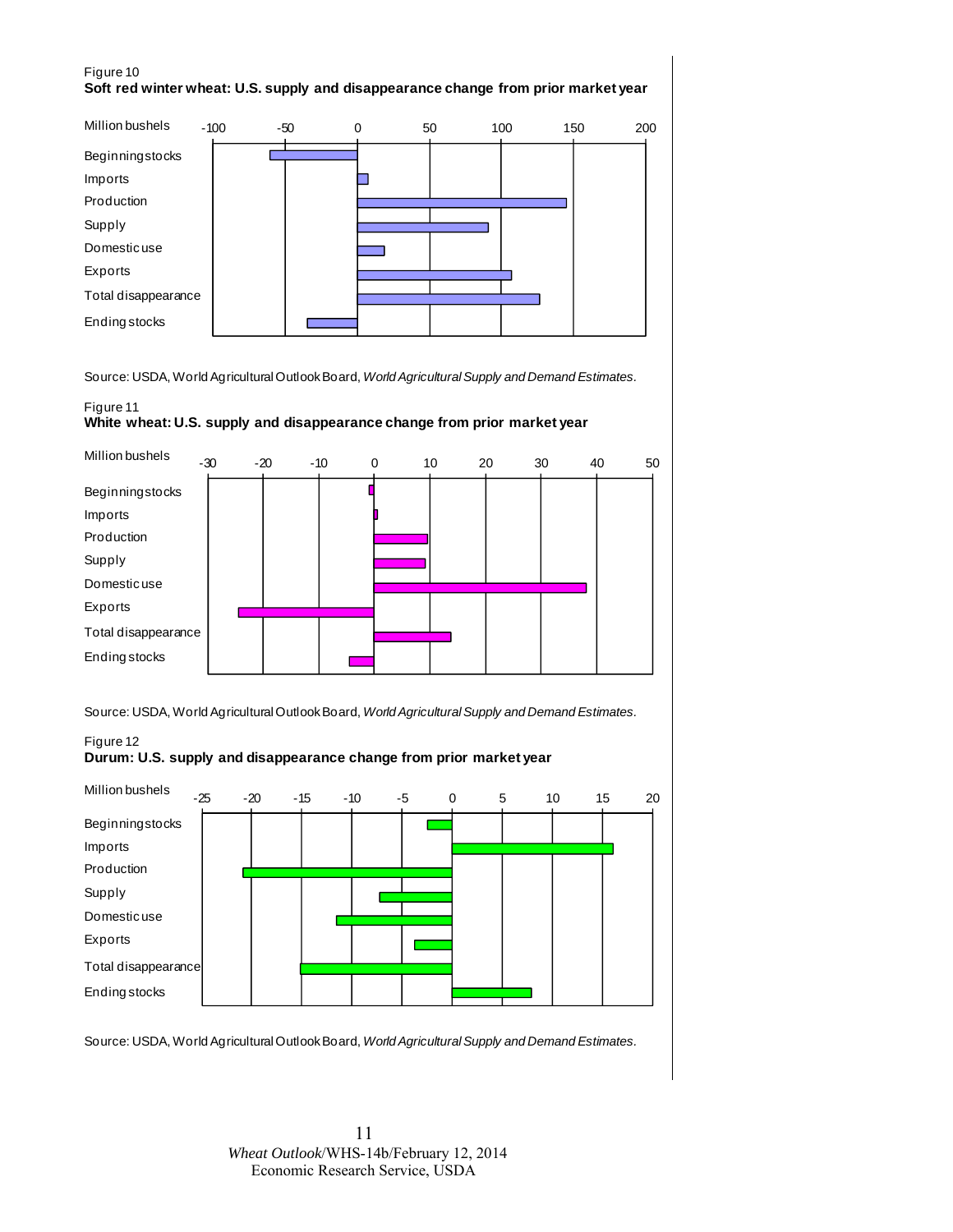### **Contact Information**

Gary Vocke (domestic), (202) 694-5285, gvocke@ers.usda.gov Olga Liefert (international), (202) 694-5155, oliefert@ers.usda.gov Beverly Payton (Web Publishing), (202) 694-5165, bpayton@ers.usda.gov

### **Subscription Information**

Subscribe to ERS e-mail notification service at

http://www.ers.usda.gov/subscribe-to-ers-e-newsletters.aspx to receive timely notification of newsletter availability. Printed copies can be purchased from the USDA Order Desk by calling 1-800-363-2068 (specify the issue number)

To order printed copies of the five field crop newsletters—cotton and wool, feed, rice, oil crops, and wheat—as a series, specify series SUB-COR-4043

### *Data*

*Wheat Monthly Tables http://www.ers.usda.gov/publications/whs-wheat-outlook Wheat Chart Gallery http://www.ers.usda.gov/data-products/wheat-chart-gallery.aspx* 

### *Related Websites*

Wheat Outlook http://www.ers.usda.gov/publications/whs-wheat-outlook/ WASDE http://usda.mannlib.cornell.edu/MannUsda/viewDocumentInfo.do?documentID=1194 Grain Circular, http://www.fas.usda.gov/grain\_arc.asp

Wheat Topic, http://www.ers.usda.gov/topics/crops/wheat.aspx

The U.S. Department of Agriculture (USDA) prohibits discrimination in all its programs and activities on the basis of race, color, national origin, age, disability, and, where applicable, sex, marital status, familial status, parental status, religion, sexual orientation, genetic information, political beliefs, reprisal, or because all or a part of an individual's income is derived from any public assistance program. (Not all prohibited bases apply to all programs.) Persons with disabilities who require alternative means for communication of program information (Braille, large print, audiotape, etc.) should contact USDA's TARGET Center at (202) 720-2600 (voice and TDD). To file a complaint of discrimination write to USDA, Director, Office of Civil Rights, 1400 Independence Avenue, S.W., Washington, D.C. 20250-9410 or call (800) 795- 3272 (voice) or (202) 720-6382 (TDD). USDA is an equal opportunity provider and employer.

### **E mail Notification**

Readers of ERS outlook reports have two ways they can receive an e-mail notice about release of reports and associated data.

• Receive timely notification (soon after the report is posted on the web) via USDA's Economics, Statistics and Market Information System

(which is housed at Cornell University's Mann Library). Go to

http://usda.mannlib.cornell.edu/ MannUsda/aboutEmailService.do and follow the instructions to receive e-mail notices about ERS, Agricultural Marketing Service, National Agricultural Statistics Service, and World Agricultural Outlook Board products.

• Receive weekly notification (on Friday afternoon) via the ERS website. Go to http://www.ers.usda.gov/subscrib e-to-ers-e-newsletters.aspx and follow the instructions to receive notices about ERS outlook reports, Amber Waves magazine, and other reports and data products on specific topics. ERS also offers RSS (really simple syndication) feeds for all ERS products. Go to http://www.ers.usda.gov/rss/ to get started.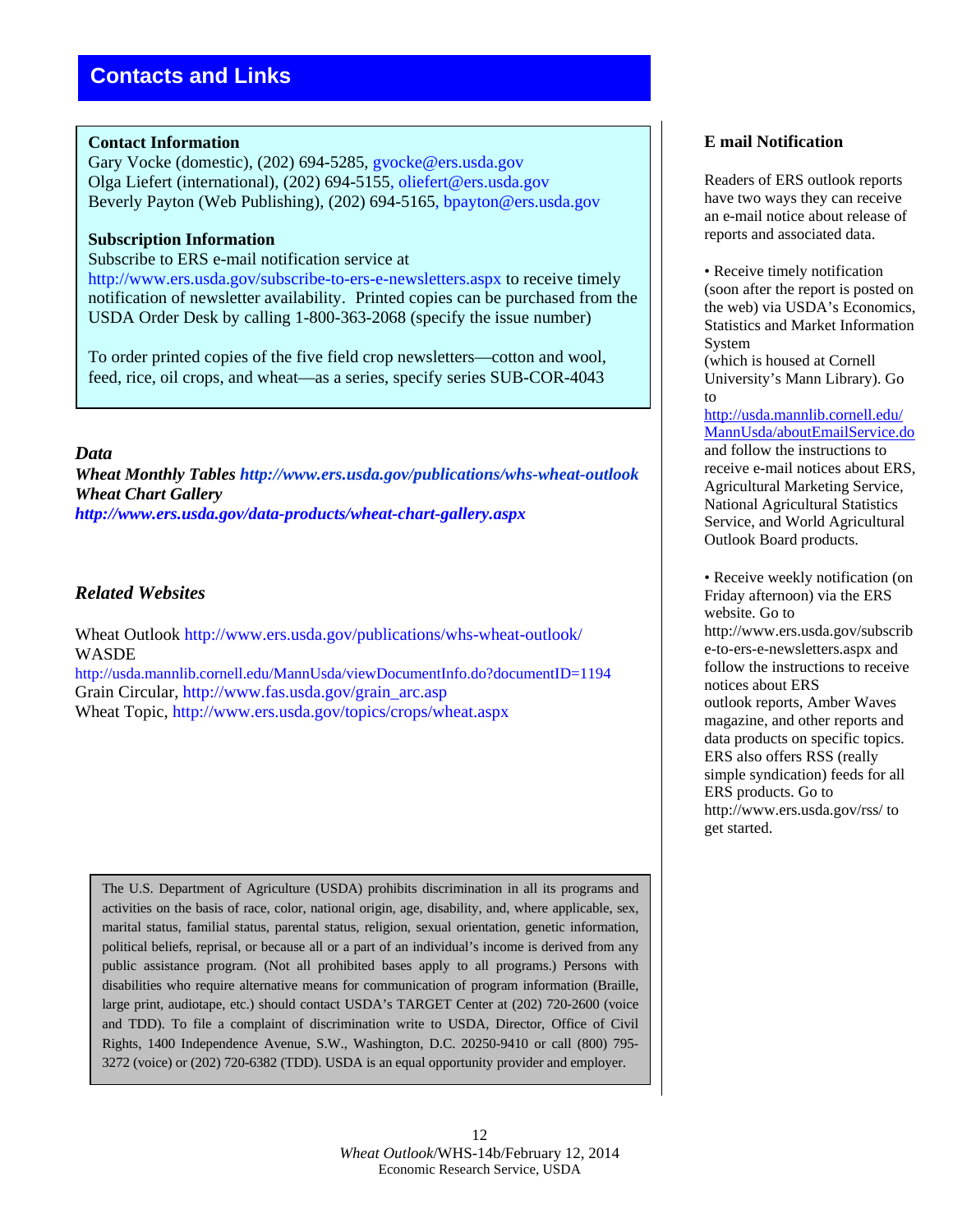|  | Table 1--Wheat: U.S. market year supply and disappearance, 2/12/2014 |  |  |  |  |
|--|----------------------------------------------------------------------|--|--|--|--|
|--|----------------------------------------------------------------------|--|--|--|--|

| Item and unit                |                        | 2007/08 | 2008/09 | 2009/10 | 2010/11 | 2011/12 | 2012/13 | 2013/14   |
|------------------------------|------------------------|---------|---------|---------|---------|---------|---------|-----------|
| Area:                        |                        |         |         |         |         |         |         |           |
| Planted                      | <b>Million acres</b>   | 60.5    | 63.2    | 59.2    | 53.6    | 54.4    | 55.7    | 56.2      |
| Harvested                    | Million acres          | 51.0    | 55.7    | 49.9    | 47.6    | 45.7    | 48.9    | 45.2      |
| Yield                        | Bushels per acre       | 40.2    | 44.9    | 44.5    | 46.3    | 43.7    | 46.3    | 47.2      |
| Supply:                      |                        |         |         |         |         |         |         |           |
| Beginning stocks             | <b>Million bushels</b> | 456.2   | 305.8   | 656.5   | 975.6   | 862.2   | 742.6   | 717.9     |
| Production                   | <b>Million bushels</b> | 2,051.1 | 2,499.2 | 2,218.1 | 2,206.9 | 1,999.3 | 2,266.0 | 2,129.7   |
| Imports 1/                   | <b>Million bushels</b> | 112.6   | 127.0   | 118.6   | 96.9    | 112.1   | 122.8   | 170.0     |
| <b>Total supply</b>          | Million bushels        | 2,619.9 | 2,932.0 | 2,993.2 | 3,279.5 | 2,973.7 | 3,131.4 | 3,017.6   |
| Disappearance:               |                        |         |         |         |         |         |         |           |
| Food use                     | <b>Million bushels</b> | 947.9   | 926.8   | 918.9   | 925.6   | 941.4   | 944.7   | 960.0     |
| Seed use                     | <b>Million bushels</b> | 87.6    | 78.0    | 69.5    | 70.9    | 76.2    | 73.0    | 74.5      |
| Feed and residual use        | <b>Million bushels</b> | 16.0    | 255.2   | 149.8   | 129.3   | 162.4   | 388.4   | 250.0     |
| Total domestic use           | <b>Million bushels</b> | 1,051.4 | 1,260.0 | 1,138.2 | 1,125.8 | 1,180.0 | 1,406.2 | 1,284.5   |
| Exports 1/                   | <b>Million bushels</b> | 1,262.6 | 1,015.4 | 879.3   | 1,291.4 | 1,051.1 | 1,007.4 | 1,175.0   |
| Total disappearance          | Million bushels        | 2,314.1 | 2,275.4 | 2,017.5 | 2,417.2 | 2,231.0 | 2,413.5 | 2,459.5   |
| Ending stocks                | <b>Million bushels</b> | 305.8   | 656.5   | 975.6   | 862.2   | 742.6   | 717.9   | 558.1     |
| Stocks-to-use ratio          |                        | 13.2    | 28.9    | 48.4    | 35.7    | 33.3    | 29.7    | 22.7      |
| Loan rate                    | Dollars per bushel     | 2.75    | 2.75    | 2.75    | 2.94    | 2.94    | 2.94    | 2.94      |
| Contract/direct payment rate | Dollars per bushel     | 0.52    | 0.52    | 0.52    | 0.52    | 0.52    | 0.52    | 0.52      |
| Farm price 3/                | Dollars per bushel     | 6.48    | 6.78    | 4.87    | 5.70    | 7.24    | 7.77    | 6.65-6.95 |
| Government payments          | <b>Million dollars</b> | 1,118   |         |         |         |         |         |           |
| Market value of production   | <b>Million dollars</b> | 13,289  | 16,626  | 10,654  | 12,827  | 14,323  | 17,607  | 14,482    |
|                              |                        |         |         |         |         |         |         |           |

Latest market year is projected; previous market year is estimated. Totals may not add due to rounding.

1/ Includes flour and selected other products expressed in grain-equivalent bushels.

2/ Stocks owned by USDA's Commodity Credit Corporation (CCC). Most CCC-owned inventory is in the Bill Emerson Humanitarian Trust.

3/ U.S. season-average price based on monthly prices weighted by monthly marketings. Prices do not include an allowance for loans outstanding and government purchases.

Source: USDA, World Agricultural Outlook Board, World Agricultural Supply and Demand Estimates and supporting materials.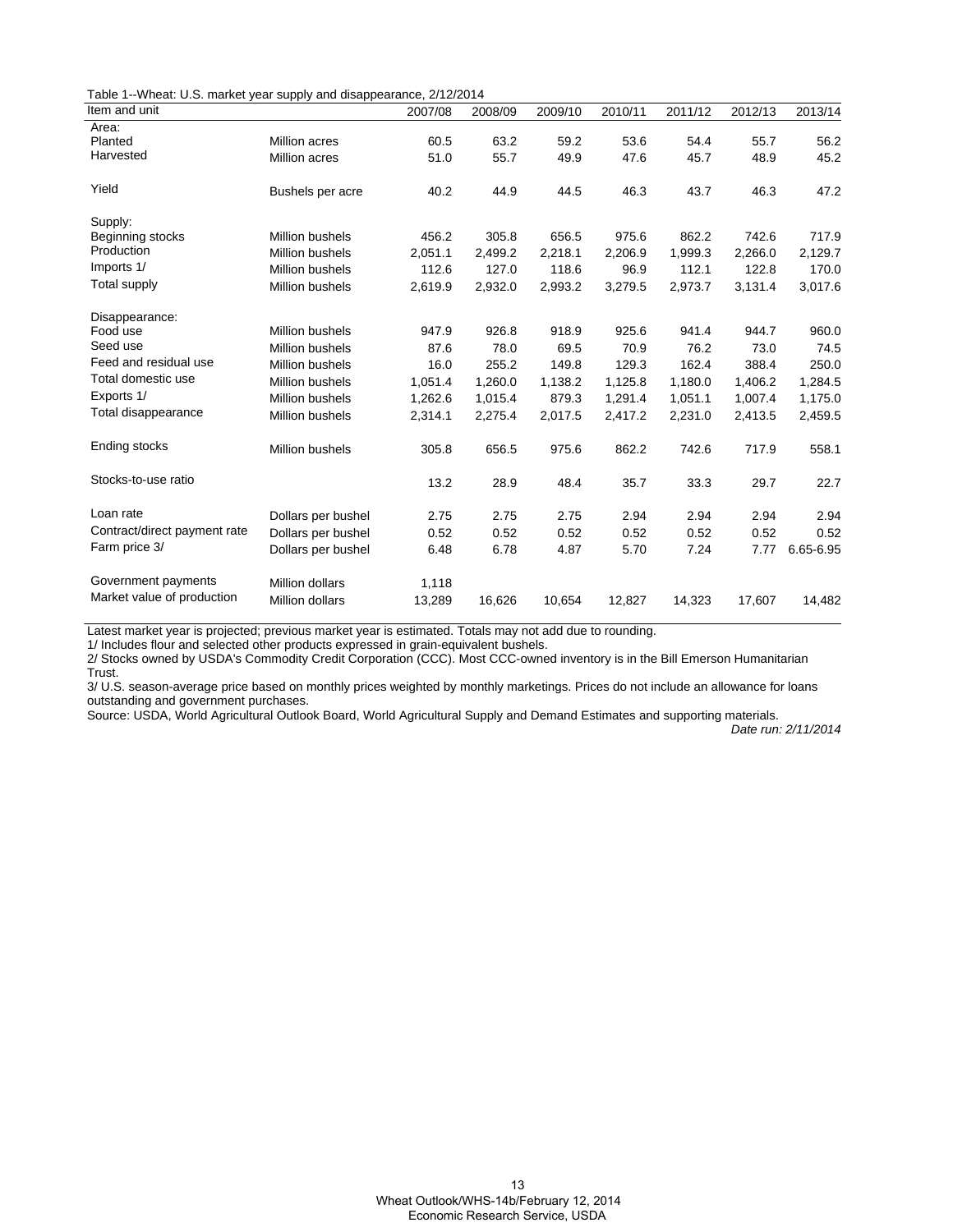| Table 2--Wheat by class: U.S. market year supply and disappearance, 2/12/2014 |  |  |  |
|-------------------------------------------------------------------------------|--|--|--|
|-------------------------------------------------------------------------------|--|--|--|

|         |                             |                  |           | Hard red  | Hard red  | Soft red  |          |        |
|---------|-----------------------------|------------------|-----------|-----------|-----------|-----------|----------|--------|
|         | Market year, item, and unit |                  | All wheat | winter 1/ | spring 1/ | winter 1/ | White 1/ | Durum  |
| 2012/13 | Area:                       |                  |           |           |           |           |          |        |
|         | Planted acreage             | Million acres    | 55.67     | 29.77     | 11.69     | 8.12      | 3.93     | 2.15   |
|         | Harvested acreage           | Million acres    | 48.92     | 24.57     | 11.48     | 6.97      | 3.77     | 2.13   |
|         |                             |                  |           |           |           |           |          |        |
|         | Yield                       | Bushels per acre | 46.32     | 40.70     | 43.95     | 60.27     | 68.62    | 38.83  |
|         | Supply:                     |                  |           |           |           |           |          |        |
|         | Beginning stocks            | Million bushels  | 742.62    | 317.15    | 151.00    | 185.00    | 64.00    | 25.47  |
|         | Production                  | Million bushels  | 2,266.03  | 1,000.01  | 504.52    | 419.80    | 258.91   | 82.80  |
|         | Imports 2/                  | Million bushels  | 122.76    | 17.67     | 43.85     | 17.86     | 7.40     | 35.97  |
|         | Total supply                | Million bushels  | 3,131.40  | 1,334.83  | 699.37    | 622.67    | 330.31   | 144.24 |
|         | Disappearance:              |                  |           |           |           |           |          |        |
|         | Food use                    | Million bushels  | 944.72    | 399.72    | 228.00    | 152.00    | 85.00    | 80.00  |
|         | Seed use                    | Million bushels  | 73.01     | 33.32     | 13.10     | 19.11     | 5.51     | 1.97   |
|         | Feed and residual use       | Million bushels  | 388.42    | 179.01    | 61.66     | 134.91    | 2.31     | 10.53  |
|         | Total domestic use          | Million bushels  | 1,406.15  | 612.05    | 302.76    | 306.02    | 92.82    | 92.50  |
|         | Exports 2/                  | Million bushels  | 1,007.36  | 379.94    | 231.61    | 192.64    | 174.49   | 28.69  |
|         | Total disappearance         | Million bushels  | 2,413.51  | 991.99    | 534.37    | 498.67    | 267.31   | 121.19 |
|         | Ending stocks               | Million bushels  | 717.89    | 342.84    | 165.00    | 124.00    | 63.00    | 23.05  |
| 2013/14 | Area:                       |                  |           |           |           |           |          |        |
|         | Planted acreage             | Million acres    | 56.16     | 29.57     | 10.94     | 10.02     | 4.16     | 1.47   |
|         | Harvested acreage           | Million acres    | 45.16     | 20.22     | 10.70     | 8.87      | 3.95     | 1.42   |
|         | Yield                       | Bushels per acre | 46.92     | 36.80     | 45.84     | 63.67     | 65.26    | 43.57  |
|         | Supply:                     |                  |           |           |           |           |          |        |
|         | Beginning stocks            | Million bushels  | 717.89    | 342.84    | 165.00    | 124.00    | 63.00    | 23.05  |
|         | Production                  | Million bushels  | 2,129.70  | 744.03    | 490.39    | 564.91    | 268.45   | 61.91  |
|         | Imports 2/                  | Million bushels  | 170.00    | 15.00     | 75.00     | 25.00     | 8.00     | 47.00  |
|         | Total supply                | Million bushels  | 3,017.58  | 1,101.87  | 730.39    | 713.91    | 339.45   | 131.96 |
|         | Disappearance:              |                  |           |           |           |           |          |        |
|         | Food use                    | Million bushels  | 960.00    | 372.00    | 270.00    | 155.00    | 85.00    | 78.00  |
|         | Seed use                    | Million bushels  | 74.49     | 33.67     | 16.23     | 16.55     | 5.42     | 2.63   |
|         | Feed and residual use       | Million bushels  | 250.00    | 65.00     | 20.00     | 125.00    | 40.00    | .00    |
|         | Total domestic use          | Million bushels  | 1,284.49  | 470.67    | 306.23    | 296.55    | 130.42   | 80.63  |
|         | Exports 2/                  | Million bushels  | 1,175.00  | 450.00    | 235.00    | 305.00    | 160.00   | 25.00  |
|         | Total disappearance         | Million bushels  | 2,459.49  | 920.67    | 541.23    | 601.55    | 290.42   | 105.63 |
|         | Ending stocks               | Million bushels  | 558.09    | 181.20    | 189.17    | 112.36    | 49.03    | 26.33  |

Latest market year is projected; previous market year is estimated. Totals may not add due to rounding.

1/ Area and yield data are unpublished National Agricultural Statistics Service data. Supply and disappearance data, except production, are approximations.

2/ Includes flour and selected other products expressed in grain-equivalent bushels.

Source: USDA, National Agricultural Statistics Service, Crop Production and unpublished data; and USDA, World

Agricultural Outlook Board, World Agricultural Supply and Demand Estimates and supporting materials.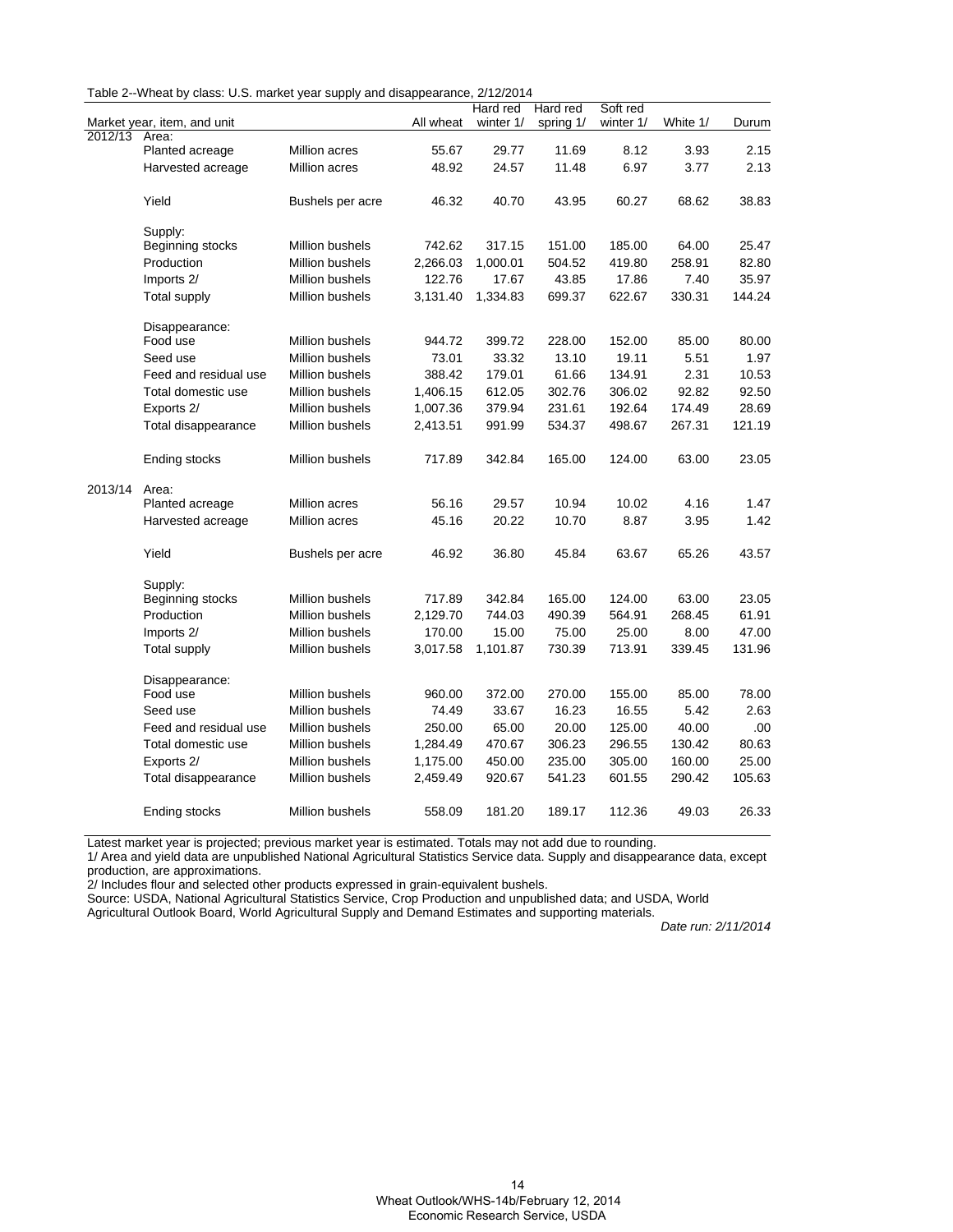|  | Table 3--Wheat: U.S. quarterly supply and disappearance (million bushels), 2/12/2014 |  |  |  |  |
|--|--------------------------------------------------------------------------------------|--|--|--|--|
|--|--------------------------------------------------------------------------------------|--|--|--|--|

|         |                         |            |            |                     |          |                | Feed and       |            | Ending |
|---------|-------------------------|------------|------------|---------------------|----------|----------------|----------------|------------|--------|
|         | Market year and quarter | Production | Imports 1/ | <b>Total supply</b> | Food use | Seed use       | residual use   | Exports 1/ | stocks |
| 2005/06 | Jun-Aug                 | 2,103      | 19         | 2,662               | 231      | 2              | 261            | 244        | 1,923  |
|         | Sep-Nov                 |            | 20         | 1,944               | 238      | 50             | $-61$          | 286        | 1,429  |
|         | Dec-Feb                 |            | 20         | 1,450               | 219      | $\mathbf{1}$   | $\overline{4}$ | 252        | 972    |
|         | Mar-May                 |            | 22         | 995                 | 228      | 24             | $-49$          | 220        | 571    |
|         | Mkt. year               | 2,103      | 81         | 2,725               | 917      | 77             | 157            | 1,003      | 571    |
|         |                         |            |            |                     |          |                |                |            |        |
| 2006/07 | Jun-Aug                 | 1,808      | 26         | 2,406               | 235      | 2              | 205            | 214        | 1,751  |
|         | Sep-Nov                 |            | 29         | 1,780               | 243      | 56             | $-47$          | 212        | 1,315  |
|         | Dec-Feb                 |            | 32         | 1,346               | 225      | $\mathbf{1}$   | 28             | 235        | 857    |
|         | Mar-May                 |            | 34         | 891                 | 234      | 22             | $-69$          | 247        | 456    |
|         | Mkt. year               | 1,808      | 122        | 2,501               | 938      | 82             | 117            | 908        | 456    |
|         |                         |            |            |                     |          |                |                |            |        |
| 2007/08 | Jun-Aug                 | 2,051      | 30         | 2,538               | 240      | $\mathbf{1}$   | 257            | 323        | 1,717  |
|         | Sep-Nov                 |            | 21         | 1,738               | 245      | 60             | $-120$         | 421        | 1,132  |
|         | Dec-Feb                 |            | 24         | 1,156               | 227      | 2              | $-44$          | 261        | 709    |
|         | Mar-May                 |            | 37         | 746                 | 236      | 25             | $-77$          | 257        | 306    |
|         | Mkt. year               | 2,051      | 113        | 2,620               | 948      | 88             | 16             | 1,263      | 306    |
| 2008/09 |                         |            |            |                     |          | $\overline{2}$ | 393            |            |        |
|         | Jun-Aug                 | 2,499      | 28         | 2,833               | 236      |                |                | 345        | 1,858  |
|         | Sep-Nov                 |            | 28         | 1,886               | 238      | 54             | $-124$         | 295        | 1,422  |
|         | Dec-Feb                 |            | 36         | 1,458               | 219      | 1              | 28             | 170        | 1,040  |
|         | Mar-May                 |            | 35         | 1,075               | 233      | 21             | $-41$          | 206        | 657    |
|         | Mkt. year               | 2,499      | 127        | 2,932               | 927      | 78             | 255            | 1,015      | 657    |
| 2009/10 | Jun-Aug                 | 2,218      | 28         | 2,902               | 231      | 1              | 261            | 200        | 2,209  |
|         | Sep-Nov                 |            | 24         | 2,234               | 237      | 45             | $-83$          | 252        | 1,782  |
|         | Dec-Feb                 |            | 30         | 1,812               | 222      | $\mathbf{1}$   | 31             | 201        | 1,356  |
|         | Mar-May                 |            | 37         | 1,393               | 229      | 21             | $-59$          | 227        | 976    |
|         |                         |            |            |                     |          |                |                |            |        |
|         | Mkt. year               | 2,218      | 119        | 2,993               | 919      | 69             | 150            | 879        | 976    |
| 2010/11 | Jun-Aug                 | 2,207      | 27         | 3,210               | 235      | $\overline{c}$ | 259            | 265        | 2,450  |
|         | Sep-Nov                 |            | 24         | 2,473               | 242      | 52             | $-63$          | 311        | 1,933  |
|         | Dec-Feb                 |            | 23         | 1,956               | 221      | $\mathbf{1}$   |                | 308        | 1,425  |
|         | Mar-May                 |            | 22         | 1,448               | 228      | 16             | $-67$          | 407        | 862    |
|         | Mkt. year               | 2,207      | 97         | 3,279               | 926      | 71             | 129            | 1,291      | 862    |
|         |                         |            |            |                     |          |                |                |            |        |
| 2011/12 | Jun-Aug                 | 1,999      | 21         | 2,882               | 230      | 5              | 206            | 295        | 2,147  |
|         | Sep-Nov                 |            | 32         | 2,179               | 244      | 51             | $-17$          | 238        | 1,663  |
|         | Dec-Feb                 |            | $30\,$     | 1,693               | 231      | 1              | 43             | 217        | 1,199  |
|         | Mar-May                 |            | 29         | 1,228               | 236      | 19             | $-71$          | 301        | 743    |
|         | Mkt. year               | 1,999      | 112        | 2,974               | 941      | 76             | 162            | 1,051      | 743    |
|         |                         |            |            |                     |          |                |                |            |        |
| 2012/13 | Jun-Aug                 | 2,266      | 25         | 3,034               | 238      | 1              | 426            | 264        | 2,105  |
|         | Sep-Nov                 |            | 33         | 2,137               | 247      | 55             | $-32$          | 197        | 1,671  |
|         | Dec-Feb                 |            | 35         | 1,705               | 225      | 1              | 10             | 234        | 1,235  |
|         | Mar-May                 |            | $30\,$     | 1,265               | 235      | 15             | $-16$          | 312        | 718    |
|         | Mkt. year               | 2,266      | 123        | 3,131               | 945      | 73             | 388            | 1,007      | 718    |
|         |                         |            |            |                     |          |                |                |            |        |
| 2013/14 | Jun-Aug                 | 2,130      | 35         | 2,882               | 237      | $\,$ 5 $\,$    | 412            | 359        | 1,870  |
|         | Sep-Nov                 |            | 47         | 1,916               | 253      | 52             | $-165$         | 314        | 1,463  |
|         | Mkt. year               | 2,130      | 170        | 3,018               | 960      | 74             | 250            | 1,175      | 558    |
|         |                         |            |            |                     |          |                |                |            |        |

Latest market year is projected; previous market year is estimated. Totals may not add due to rounding.

1/ Includes flour and selected other products expressed in grain-equivalent bushels.

Source: USDA, World Agricultural Outlook Board, World Agricultural Supply and Demand Estimates and supporting materials.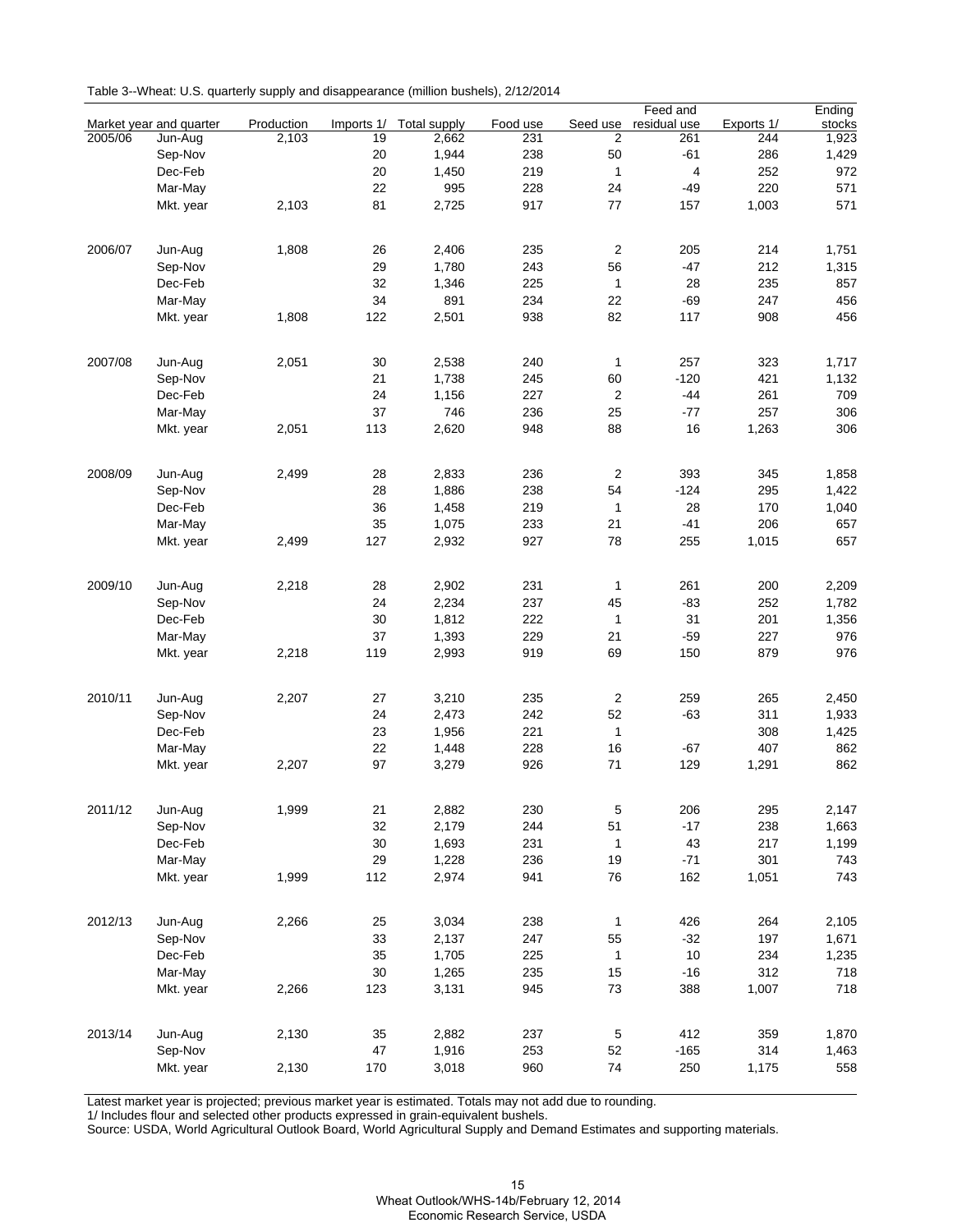|  |  |  |  | Table 4--Wheat: Monthly food disappearance estimates (1,000 grain-equivalent bushels), 2/12/2014 |
|--|--|--|--|--------------------------------------------------------------------------------------------------|
|--|--|--|--|--------------------------------------------------------------------------------------------------|

| month 1/ | Mkt year and<br>Wheat ground for<br>Food imports 2/<br>$+$<br>3/<br>flour |        | + Nonmilled food use - | Food exports 2/<br>$=$ | Food use 4/ |        |
|----------|---------------------------------------------------------------------------|--------|------------------------|------------------------|-------------|--------|
| 2011/12  | Jun                                                                       | 70,554 | 2,237                  | 2,000                  | 1,743       | 73,048 |
|          | Jul                                                                       | 72,573 | 2,098                  | 2,000                  | 1,327       | 75,344 |
|          | Aug                                                                       | 79,317 | 2,308                  | 2,000                  | 2,390       | 81,235 |
|          | Sep                                                                       | 76,269 | 2,245                  | 2,000                  | 1,652       | 78,863 |
|          | Oct                                                                       | 81,402 | 2,247                  | 2,000                  | 1,487       | 84,162 |
|          | Nov                                                                       | 77,915 | 2,568                  | 2,000                  | 1,763       | 80,720 |
|          | Dec                                                                       | 73,135 | 2,464                  | 2,000                  | 1,291       | 76,308 |
|          | Jan                                                                       | 74,522 | 2,579                  | 2,000                  | 1,233       | 77,868 |
|          | Feb                                                                       | 73,931 | 2,057                  | 2,000                  | 1,330       | 76,658 |
|          | Mar                                                                       | 78,437 | 2,555                  | 2,000                  | 1,843       | 81,149 |
|          | Apr                                                                       | 74,497 | 2,622                  | 2,000                  | 1,513       | 77,606 |
|          | May                                                                       | 76,171 | 2,530                  | 2,000                  | 2,310       | 78,390 |
| 2012/13  | Jun                                                                       | 72,876 | 2,173                  | 2,000                  | 1,760       | 75,290 |
|          | Jul                                                                       | 75,861 | 2,296                  | 2,000                  | 2,912       | 77,245 |
|          | Aug                                                                       | 82,910 | 2,345                  | 2,000                  | 2,193       | 85,063 |
|          | Sep                                                                       | 79,725 | 2,069                  | 2,000                  | 2,283       | 81,511 |
|          | Oct                                                                       | 81,567 | 2,462                  | 2,000                  | 1,840       | 84,189 |
|          | Nov                                                                       | 78,073 | 2,438                  | 2,000                  | 1,613       | 80,897 |
|          | Dec                                                                       | 73,283 | 2,369                  | 2,000                  | 1,442       | 76,210 |
|          | Jan                                                                       | 72,290 | 2,191                  | 2,000                  | 1,550       | 74,931 |
|          | Feb                                                                       | 71,716 | 2,101                  | 2,000                  | 1,674       | 74,143 |
|          | Mar                                                                       | 76,088 | 2,391                  | 2,000                  | 1,744       | 78,734 |
|          | Apr                                                                       | 74,599 | 2,581                  | 2,000                  | 1,432       | 77,748 |
|          | May                                                                       | 76,274 | 2,530                  | 2,000                  | 2,042       | 78,763 |
| 2013/14  | Jun                                                                       | 72,975 | 2,277                  | 2,000                  | 2,430       | 74,823 |
|          | Jul                                                                       | 74,417 | 2,519                  | 2,000                  | 1,474       | 77,461 |
|          | Aug                                                                       | 81,332 | 2,548                  | 2,000                  | 1,450       | 84,431 |
|          | Sep                                                                       | 78,207 | 2,271                  | 2,000                  | 1,498       | 80,981 |
|          | Oct                                                                       | 84,799 | 2,700                  | 2,000                  | 1,845       | 87,654 |
|          | Nov                                                                       | 81,166 | 2,448                  | 2,000                  | 1,612       | 84,002 |
|          | Dec                                                                       | 76,186 | 2,566                  | 2,000                  | 1,735       | 79,018 |

1/ Current year is preliminary. Previous year is preliminary through August of current year, estimated afterwards.

2/ Food imports and exports used to calculate total food use. Includes all categories of wheat flour, semolina, bulgur, and couscous and selected categories of pasta.

3/ Wheat prepared for food use by processes other than milling.

4/ Estimated food use equals wheat ground for flour plus food imports plus nonmilled food use minus food exports. See

http://www.ers.usda.gov/Briefing/Wheat/wheatfooduse.htm for more information.

Source: Data through the 2nd quarter of 2011 was calculated using data from U.S. Department of Commerce, Bureau of the Census' Flour Milling Products (MQ311A) and U.S. Department of Commerce, Bureau of Economic Analysis' Foreign Trade Statistics. Subsequent flour milling calculations are based on data from the North American Millers Association.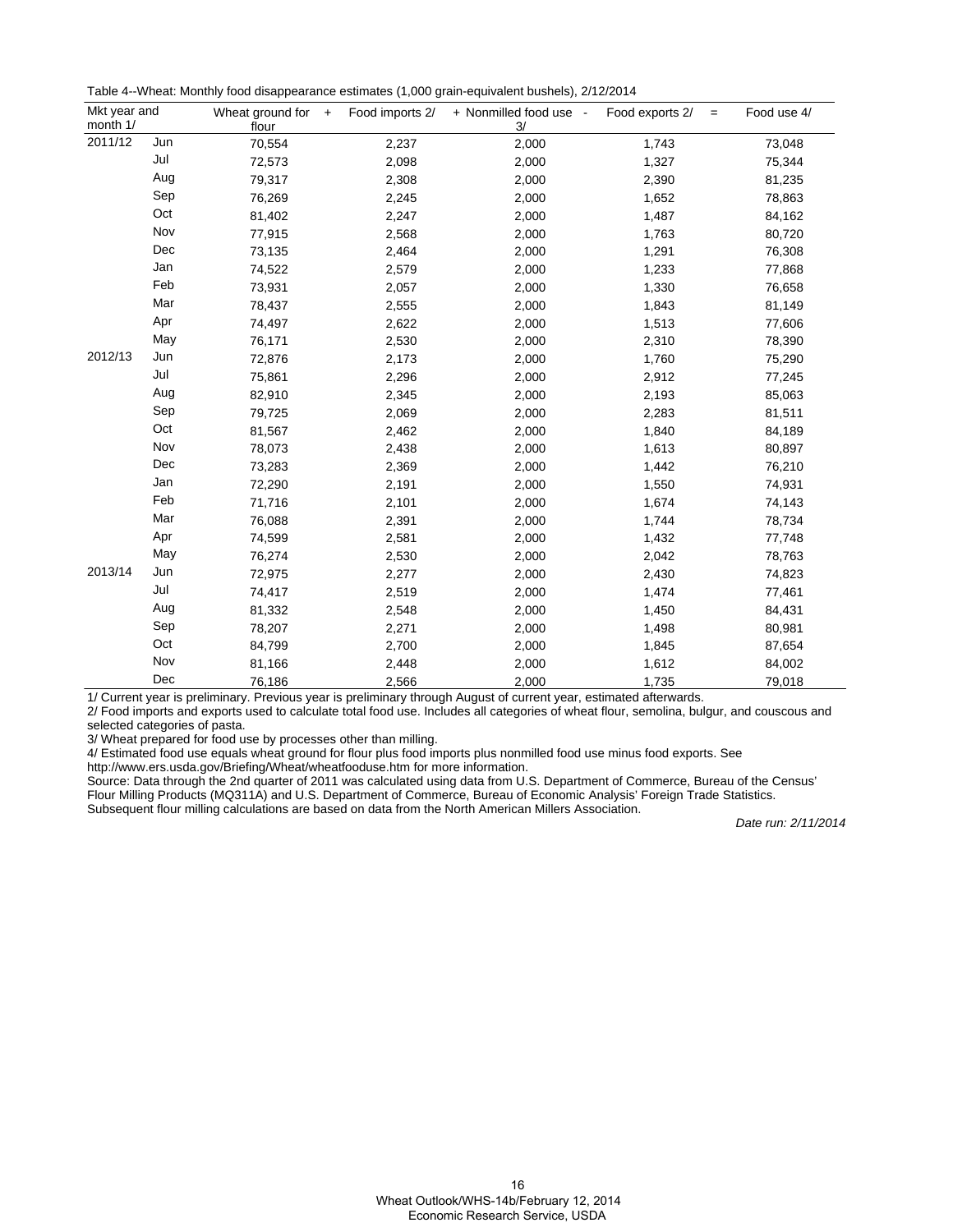Table 5--Wheat: National average price received by farmers (dollars per bushel) 1/, 2/12/2014

| Month     | All wheat |         |         | Winter  |         | Durum   | Other spring |         |
|-----------|-----------|---------|---------|---------|---------|---------|--------------|---------|
|           | 2012/13   | 2013/14 | 2012/13 | 2013/14 | 2012/13 | 2013/14 | 2012/13      | 2013/14 |
| June      | 6.70      | 7.32    | 6.55    | 7.18    | 8.31    | 8.26    | 7.78         | 7.72    |
| July      | 7.89      | 6.93    | 7.76    | 6.85    | 8.67    | 8.17    | 8.39         | 7.29    |
| August    | 8.04      | 6.87    | 7.92    | 6.81    | 7.76    | 7.76    | 8.27         | 6.97    |
| September | 8.27      | 6.80    | 8.25    | 6.79    | 7.77    | 7.90    | 8.38         | 6.71    |
| October   | 8.38      | 7.00    | 8.33    | 7.07    | 7.61    | 7.12    | 8.56         | 6.84    |
| November  | 8.47      | 6.85    | 8.38    | 6.96    | 8.11    | 6.75    | 8.65         | 6.70    |
| December  | 8.30      | 6.73    | 8.15    | 6.84    | 8.31    | 6.96    | 8.48         | 6.56    |
| January   | 8.12      | 6.31    | 8.01    | 6.29    | 8.24    | 6.68    | 8.34         | 6.30    |
| February  | 7.97      |         | 7.85    |         | 8.19    |         | 8.11         |         |
| March     | 7.79      |         | 7.63    |         | 8.12    |         | 7.95         |         |
| April     | 7.71      |         | 7.52    |         | 8.01    |         | 7.90         |         |
| May       | 7.68      |         | 7.49    |         | 8.06    |         | 7.84         |         |

1/ Preliminary mid-month, weighted-average price for current month.

Source: USDA, National Agricultural Statistics Service, Agricultural Prices.

Table 6--Wheat: National average prices received by farmers by class (dollars per bushel), 2/12/2014

| Month     | Hard red winter |         |         | Soft red winter | Hard red spring |         | White   |         |
|-----------|-----------------|---------|---------|-----------------|-----------------|---------|---------|---------|
|           | 2012/13         | 2013/14 | 2012/13 | 2013/14         | 2012/13         | 2013/14 | 2012/13 | 2013/14 |
| June      | 6.53            | 7.35    | 6.59    | 6.92            | 7.81            | 7.73    | 6.61    | 7.29    |
| July      | 7.74            | 7.04    | 7.84    | 6.55            | 8.41            | 7.29    | 7.76    | 7.19    |
| August    | 7.97            | 6.94    | 8.30    | 6.34            | 8.32            | 6.98    | 7.66    | 6.90    |
| September | 8.36            | 6.92    | 8.38    | 6.19            | 8.42            | 6.72    | 7.99    | 6.71    |
| October   | 8.43            | 7.24    | 8.35    | 6.66            | 8.60            | 6.85    | 8.10    | 6.76    |
| November  | 8.49            | 7.10    | 8.34    | 6.63            | 8.69            | 6.70    | 8.14    | 6.76    |
| December  | 8.20            | 6.85    | 8.19    | 6.13            | 8.50            | 6.53    | 7.99    | 7.00    |
| January   | 8.02            |         | 7.90    |                 | 8.38            |         | 8.03    |         |
| February  | 7.75            |         | 7.78    |                 | 8.11            |         | 8.05    |         |
| March     | 7.50            |         | 7.46    |                 | 7.94            |         | 8.05    |         |
| April     | 7.49            |         | 7.42    |                 | 7.91            |         | 7.71    |         |
| May       | 7.56            |         | 7.31    |                 | 7.86            |         | 7.42    |         |

Source: USDA, National Agricultural Statistics Service, Agricultural Prices.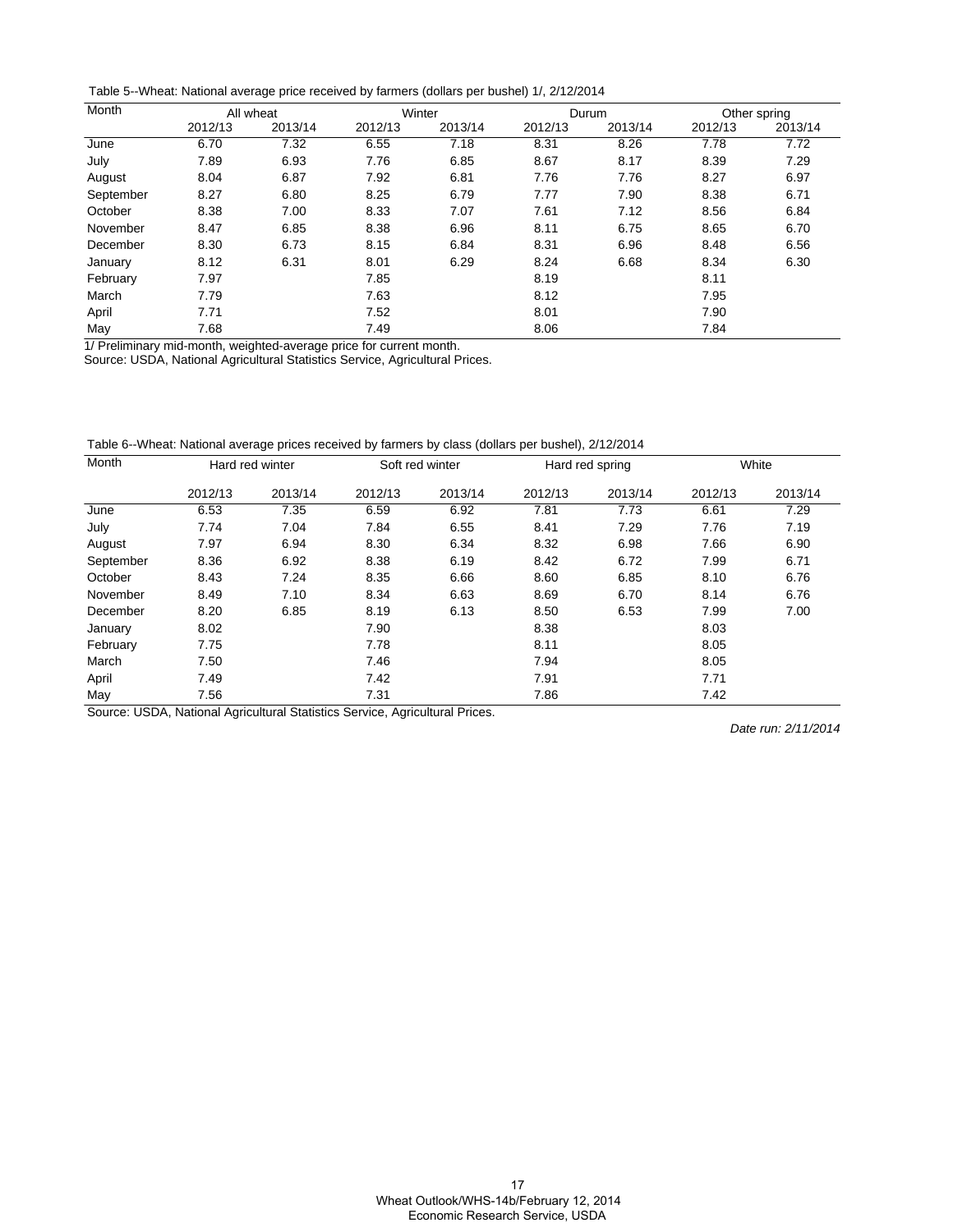|           | Table 7--Wheat: Average cash grain bids at principal markets, 2/12/2014 |                          |                      |                                             |                       |                                             |                                         |                                           |  |
|-----------|-------------------------------------------------------------------------|--------------------------|----------------------|---------------------------------------------|-----------------------|---------------------------------------------|-----------------------------------------|-------------------------------------------|--|
|           |                                                                         | No. 1 hard red winter    |                      | No. 1 hard red winter                       |                       | No. 1 hard red winter                       | No. 1 hard red winter                   |                                           |  |
|           | (ordinary protein)<br>Kansas City, MO                                   |                          |                      | (13% protein)<br>Kansas City, MO            |                       | (ordinary protein)<br>Portland, OR          | (ordinary protein)<br>Texas Gulf, TX 1/ |                                           |  |
|           |                                                                         | (dollars per bushel)     |                      | (dollars per bushel)                        |                       | (dollars per bushel)                        |                                         | (dollars per metric ton)                  |  |
| Month     | 2012/13                                                                 | 2013/14                  | 2012/13              | 2013/14                                     | 2012/13               | 2013/14                                     | 2012/13                                 | 2013/14                                   |  |
| June      | 7.61                                                                    | 8.32                     | 8.13                 | 8.65                                        | 6.75                  | 8.44                                        | 276.31                                  | 313.42                                    |  |
| July      | 9.13                                                                    | 8.14                     | 9.73                 | 8.36                                        | 8.66                  | 7.96                                        | 345.76                                  | 304.79                                    |  |
| August    | 9.43                                                                    | 8.12                     | 9.77                 | 8.16                                        | 9.07                  | 7.99                                        | 349.07                                  | 305.52                                    |  |
| September | 9.56                                                                    | $\overline{\phantom{a}}$ | 9.86                 | $\overline{\phantom{a}}$                    | 9.27                  | $\overline{\phantom{a}}$                    | 353.29                                  | 307.54                                    |  |
| October   | 9.62                                                                    | 8.70                     | 9.97                 | 8.82                                        | 9.39                  | $\overline{\phantom{a}}$                    | 358.07                                  | 325.00                                    |  |
| November  | 9.73                                                                    | 8.44                     | 10.04                | 8.31                                        | 9.62                  | 7.85                                        | 360.64                                  | 306.63                                    |  |
| December  | 9.36                                                                    | 8.03                     | 9.71                 | 7.99                                        | 9.26                  | 7.57                                        | 347.78                                  | 291.56                                    |  |
| January   | 9.09                                                                    | щ,                       | 9.41                 | $\overline{\phantom{a}}$                    | 8.91                  | 7.44                                        | 335.47                                  | 275.39                                    |  |
| February  | 8.70                                                                    | --                       | 9.04                 | --                                          | 8.66                  | --                                          | 318.94                                  | $\overline{\phantom{a}}$                  |  |
| March     | 8.35                                                                    | --                       | 8.72                 | --                                          | 8.62                  | --                                          | 309.75                                  |                                           |  |
| April     | 8.30                                                                    | --                       | 8.75                 | --                                          | 8.59                  | $\overline{\phantom{a}}$                    | 308.28                                  | --                                        |  |
| May       | 8.53                                                                    | --                       | 8.90                 |                                             | 8.79                  | $\overline{\phantom{a}}$                    | 319.12                                  | $\overline{\phantom{a}}$                  |  |
|           | No. 1 dark northern spring<br>(13% protein)                             |                          |                      | No. 1 dark northern spring<br>(14% protein) |                       | No. 1 dark northern spring<br>(14% protein) |                                         | No. 1 hard amber durum<br>Minneapolis, MN |  |
|           |                                                                         | Chicago, IL              |                      | Chicago, IL                                 |                       | Portland, OR                                |                                         | (dollars per bushel)                      |  |
|           |                                                                         | (dollars per bushel)     |                      | (dollars per bushel)                        |                       | (dollars per bushel)                        |                                         |                                           |  |
|           | 2012/13                                                                 | 2013/14                  | 2012/13              | 2013/14                                     | 2012/13               | 2013/14                                     | 2012/13                                 | 2013/14                                   |  |
| June      | 9.02                                                                    | 9.08                     | 9.31                 | 9.18                                        | 9.08                  | 9.13                                        | $\overline{\phantom{a}}$                | $\overline{\phantom{a}}$                  |  |
| July      | 10.06                                                                   | 8.56                     | 10.12                | 8.57                                        | 9.17                  | 8.59                                        | $\overline{\phantom{a}}$                | $\overline{\phantom{a}}$                  |  |
| August    | 9.70                                                                    | 8.10                     | 9.71                 | 8.37                                        | 9.79                  | 8.39                                        | --                                      |                                           |  |
| September | 9.81                                                                    | Ξ.                       | 9.82                 | $\overline{\phantom{a}}$                    | 9.86                  | $\overline{\phantom{a}}$                    | --                                      | $-$                                       |  |
| October   | 10.22                                                                   | 8.63                     | 10.17                | 8.78                                        | 9.66                  | 8.40                                        | --                                      |                                           |  |
| November  | 10.12                                                                   | 8.22                     | 10.15                | 8.39                                        | 10.21                 | 8.28                                        | --                                      |                                           |  |
| December  | 9.82                                                                    | 8.22                     | 9.83                 | 8.64                                        | 9.85                  | 8.11                                        | $\overline{a}$                          |                                           |  |
| January   | 9.34                                                                    | 8.51                     | 9.43                 | 9.32                                        | 9.48                  | 8.29                                        | --                                      |                                           |  |
| February  | 9.24                                                                    | --                       | 9.33                 | --                                          | 9.34                  | $\overline{\phantom{a}}$                    | --                                      | --                                        |  |
| March     | 9.08                                                                    | --                       | 9.17                 | --                                          | 9.45                  | $\overline{\phantom{a}}$                    |                                         |                                           |  |
| April     | 8.77                                                                    | --                       | 9.11                 | --                                          | 9.30                  | $\overline{\phantom{a}}$                    | --                                      |                                           |  |
| May       |                                                                         | Щ,                       | 9.15                 |                                             | 9.30                  | Щ,                                          |                                         |                                           |  |
|           |                                                                         | No. 2 soft red winter    |                      | No. 2 soft red winter                       | No. 2 soft red winter |                                             |                                         | No. 1 soft white                          |  |
|           |                                                                         | St. Louis, MO            |                      | Chicago, IL                                 |                       | Toledo, OH                                  |                                         | Portland, OR                              |  |
|           |                                                                         | (dollars per bushel)     | (dollars per bushel) |                                             | (dollars per bushel)  |                                             | (dollars per bushel)                    |                                           |  |
|           | 2012/13                                                                 | 2013/14                  | 2012/13              | 2013/14                                     | 2012/13               | 2013/14                                     | 2012/13                                 | 2013/14                                   |  |
| June      | 6.64                                                                    | 7.22                     | 6.56                 | 6.94                                        | 6.62                  | 6.75                                        | 6.97                                    |                                           |  |
| July      | 8.46                                                                    | 6.72                     | 8.57                 | 6.60                                        | 8.70                  | 6.50                                        | 8.53                                    | 7.23                                      |  |
| August    | 8.60                                                                    |                          | 8.70                 | 6.26                                        | 8.69                  | 6.32                                        | 8.69                                    | 7.32                                      |  |
| September | 8.60                                                                    | 6.31                     | 8.62                 | 6.41                                        | 8.59                  | 6.32                                        | 8.77                                    | $\sim$                                    |  |
| October   | 8.41                                                                    | Ξ.                       | 8.49                 | $\overline{\phantom{a}}$                    | 8.40                  | $\overline{\phantom{a}}$                    | 8.75                                    | 7.27                                      |  |
| November  | 8.52                                                                    | 6.52                     | 8.58                 | 6.46                                        | 8.38                  | 6.29                                        | 8.87                                    | 7.04                                      |  |
| December  | 8.04                                                                    | 6.55                     | 8.03                 | 6.23                                        | 7.91                  | 6.01                                        | 8.56                                    | 6.97                                      |  |
| January   | 7.88                                                                    | $\overline{\phantom{a}}$ | 7.69                 | 5.86                                        | 7.40                  | 5.60                                        | 8.53                                    | 6.78                                      |  |
| February  | 7.70                                                                    | --                       | 7.40                 | --                                          | 7.10                  | --                                          | 8.59                                    | ⊷                                         |  |
| March     | 7.41                                                                    | --                       | 7.18                 | --                                          | 7.00                  | $\overline{\phantom{a}}$                    | 8.16                                    |                                           |  |
| April     | 7.41                                                                    |                          | 6.97                 |                                             | 6.87                  |                                             | 7.93                                    |                                           |  |
| May       | 7.22                                                                    |                          | 7.01                 |                                             | 6.91                  |                                             | 7.71                                    |                                           |  |

Table 7--Wheat: Average cash grain bids at principal markets, 2/12/2014

-- = Not available or no quote.

1/ Free on board.

Source: USDA, Agricultural Marketing Service, State Grain Reports, http://www.ams.usda.gov/AMSv1.0/ams.fetchTemplateData.do? [template=TemplateS&navID=MarketNewsAndTransportationData&leftNav=MarketNewsAndTransportationData&page=LSMarketNewsPa](http://www.ams.usda.gov/AMSv1.0/ams.fetchTemplateData.do?template=TemplateS&navID=MarketNewsAndTransportationData&leftNav=MarketNewsAndTransportationData&page=LSMarketNewsPageStateGrainReports) geStateGrainReports.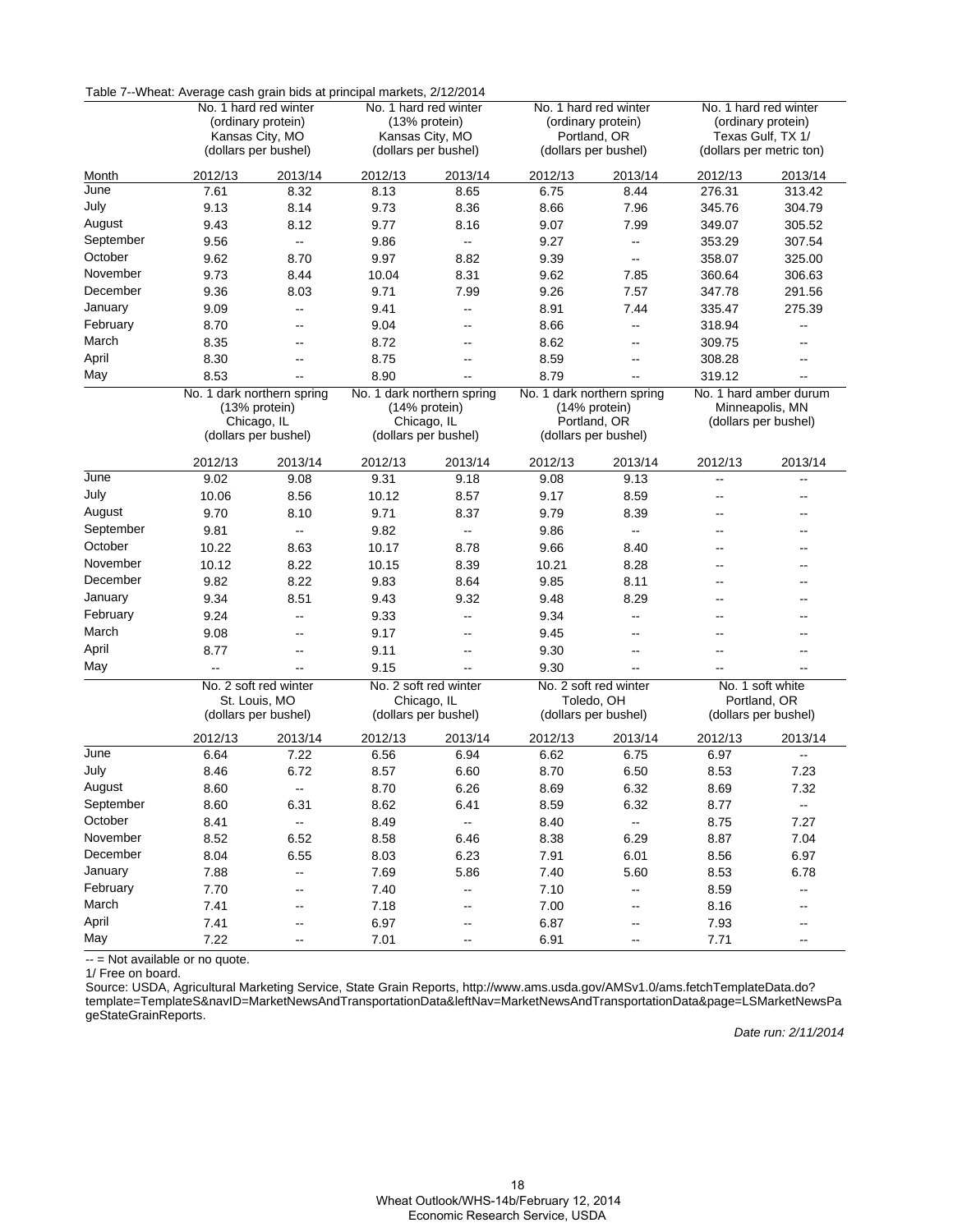Table 8--Wheat: U.S. exports and imports for last 6 months (1,000 bushels), 2/12/2014

|         |                       | Jul     | Aug     | Sep     | Oct    | Nov    | <b>Dec</b> |
|---------|-----------------------|---------|---------|---------|--------|--------|------------|
| Item    |                       | 2013    | 2013    | 2013    | 2013   | 2013   | 2013       |
| Exports | All wheat grain       | 113,731 | 141.038 | 151,309 | 94.466 | 63.040 | 74,469     |
|         | All wheat flour 1/    | 986     | 846     | 1.014   | 1.219  | 987    | 1.164      |
|         | All wheat products 2/ | 533     | 656     | 502     | 689    | 695    | 627        |
|         | Total all wheat       | 115,250 | 142.540 | 152,825 | 96,375 | 64,723 | 76,259     |
| Imports | All wheat grain       | 9,516   | 9,502   | 16,349  | 12.470 | 10,550 | 12,788     |
|         | All wheat flour 1/    | 927     | 960     | 871     | 1,001  | 909    | 925        |
|         | All wheat products 2/ | 1.612   | 1,609   | 1,413   | 1.725  | 1,557  | 1,665      |
|         | Total all wheat       | 12,055  | 12,072  | 18,633  | 15,197 | 13.016 | 15,377     |

Totals may not add due to rounding.

1/ Expressed in grain-equivalent bushels. Includes meal, groats, and durum.

2/ Expressed in grain-equivalent bushels. Includes bulgur, couscous, and selected categories of pasta.

Source: U.S. Department of Commerce, U.S. Census Bureau, Foreign Trade Statistics; and ERS calculations using Census trade statistics.